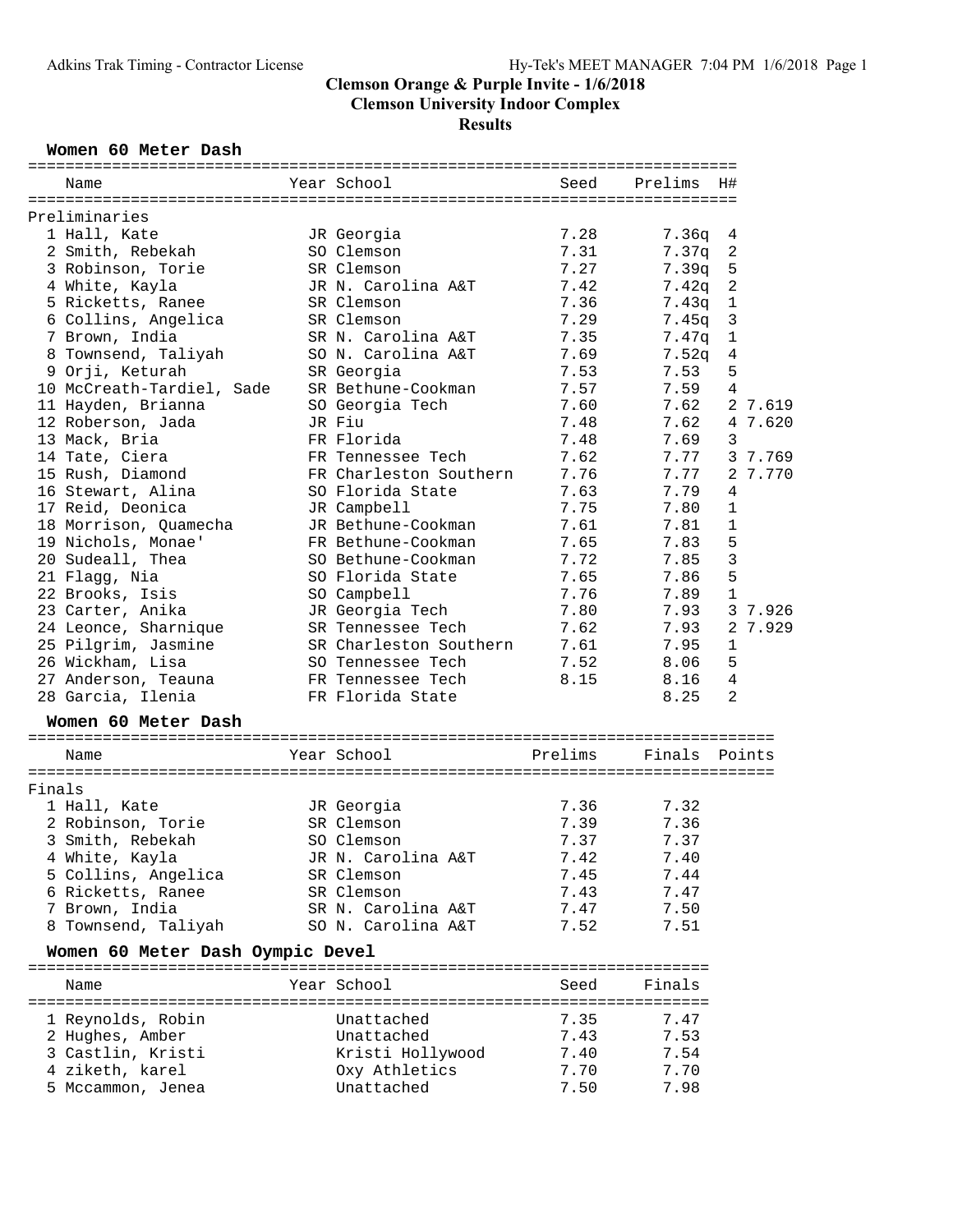| Women 200 Meter Dash     |                        |       |        |              |           |
|--------------------------|------------------------|-------|--------|--------------|-----------|
| Name                     | Year School            | Seed  | Finals |              | H# Points |
|                          |                        |       |        |              |           |
| 1 Atkins, Joanna         | Life Speed             | 23.30 | 23.58  | 1            |           |
| 2 Helps, Shauna          | JR Florida State       | 23.36 | 23.82  | $\mathbf{1}$ |           |
| 3 Dismuke, Faith         | Life Speed             | 23.90 | 24.66  | 1            |           |
| 4 Castlin, Kristi        | Kristi Hollywood       | 24.00 | 24.76  | 2            |           |
| 5 Mungo, T'Sheila        | SR Unattached          | 24.20 | 24.91  | 2            |           |
| 6 Wilkerson, Sydnee      | JR Fiu                 | 24.86 | 24.92  | 4            |           |
| 7 Mack, Bria             | FR Florida             | 24.13 | 25.00  | 2            |           |
| 8 Williams, Ebony        | JR Clemson             | 24.20 | 25.14  | 2            |           |
| 9 McCreath-Tardiel, Sade | SR Bethune-Cookman     | 24.86 | 25.17  | 5            |           |
| 10 Tate, Ciera           | FR Tennessee Tech      | 25.11 | 25.18  | 6            |           |
| 11 Willams, Tiara        | SO Bethune-Cookman     | 24.90 | 25.36  | 5            |           |
| 12 James, Olivia         | SR Clemson             | 24.42 | 25.42  | 3            |           |
| 13 Forde-Richards, Kiera | FR Fiu                 | 24.60 | 25.44  | 4            |           |
| 14 Robinson, TeJyrica    | FR N. Carolina A&T     | 25.50 | 25.47  | 6            |           |
| 15 Brooks, Isis          | SO Campbell            | 24.77 | 25.62  | 4            |           |
| 16 Toppin, Anisa         | JR N. Carolina A&T     | 26.02 | 25.66  | 7            |           |
| 17 Mccammon, Jenea       | Unattached             | 24.10 | 25.72  | 2            |           |
| 18 Collins, Angelica     | SR Clemson             | 24.30 | 25.88  | 3            |           |
| 19 Sudeall, Thea         | SO Bethune-Cookman     | 25.00 | 26.21  | 5            |           |
| 20 Woulard, Kayla        | JR Fiu                 | 25.12 | 26.24  | 6            |           |
| 21 Marshall, Sidney      | Clemson                | 25.20 | 26.36  | 6            |           |
| 22 Ardley, Shantel       | SO Charleston Southern | 25.48 | 26.41  | 6            |           |
| 23 Whitfield, Najah      | SO Bethune-Cookman     | 25.10 | 26.52  | 5            |           |
| 24 Reddick, Nazah        | FR N. Carolina A&T     | 26.50 | 26.54  | 7            |           |
| 25 Anderson, Teauna      | FR Tennessee Tech      | 26.15 | 26.79  | 7            |           |
| 26 Pierce, Kaitlyn       | FR Charleston Southern | 26.33 | 27.45  | 7            |           |
| Women 300 Meter Dash     |                        |       |        |              |           |
|                          |                        |       |        |              |           |
| Name                     | Year School            | Seed  | Finals |              | H# Points |
| 1 Irby, Lynna            | FR Georgia             | 36.20 | 36.73  | $\mathbf 1$  |           |
| 2 Jefferson, Kyra        | 6 Nike                 | 36.80 | 37.74  | 1            |           |
| 3 Manson, Taylor         | FR Florida             | 37.40 | 37.92  | 2            |           |
| 4 Barnett, Sharrika      | JR Florida             | 36.45 | 38.10  | $\mathbf 1$  |           |
| 5 Walker, Ayana          | Unattached             | 37.20 | 38.74  | 2            |           |
| 6 Jackson, D'Airien      | JR Tennessee Tech      | 38.15 | 38.79  | 3            |           |
| 7 Robinson, Torie        | SR Clemson             | 38.17 | 38.88  | 3            |           |
| 8 Johnson, Brandee       | SO Florida             | 37.40 | 38.89  | 2            |           |
| 9 Stephens, Nikki        | FR Florida             | 39.50 | 39.23  | 5            |           |
| 10 Ransby, Micaiah       | SO Georgia             | 36.70 | 39.26  | 1            |           |
| 11 Hall, Domonique       | SR Georgia Tech        | 38.90 | 39.38  | 4            |           |
| 12 Ricketts, Ranee       | SR Clemson             | 38.69 | 39.51  | 4            |           |
| 13 Ghee, Lauryn          | FR Florida             | 37.40 | 39.70  | 2            |           |
| 14 Ray, Tori             | SO N. Carolina A&T     | 39.61 | 39.71  | 5            |           |
| 15 Thomas, Markeeta      | JR Clemson             | 38.80 | 39.72  | 4            |           |
| 16 Woode, Denise         | SO Georgia Tech        | 41.00 | 40.26  | 6            |           |
| 17 Lundy, Nia            | FR N. Carolina A&T     | 38.70 | 40.49  | 4            |           |
| 18 Smith, Rebekah        | SO Clemson             | 39.80 | 40.52  | 5            |           |
| 19 Hayden, Brianna       | SO Georgia Tech        | 38.20 | 40.91  | 3            |           |
| 20 Carter, Anika         | JR Georgia Tech        | 40.80 | 40.96  | 6            |           |
| 21 Thorne, Kennedy       | JR N. Carolina A&T     | 41.00 | 41.03  | 6            |           |
| 22 Froeynes, Amanda      | FR Florida             | 40.00 | 41.31  | 5            |           |
|                          |                        |       |        |              |           |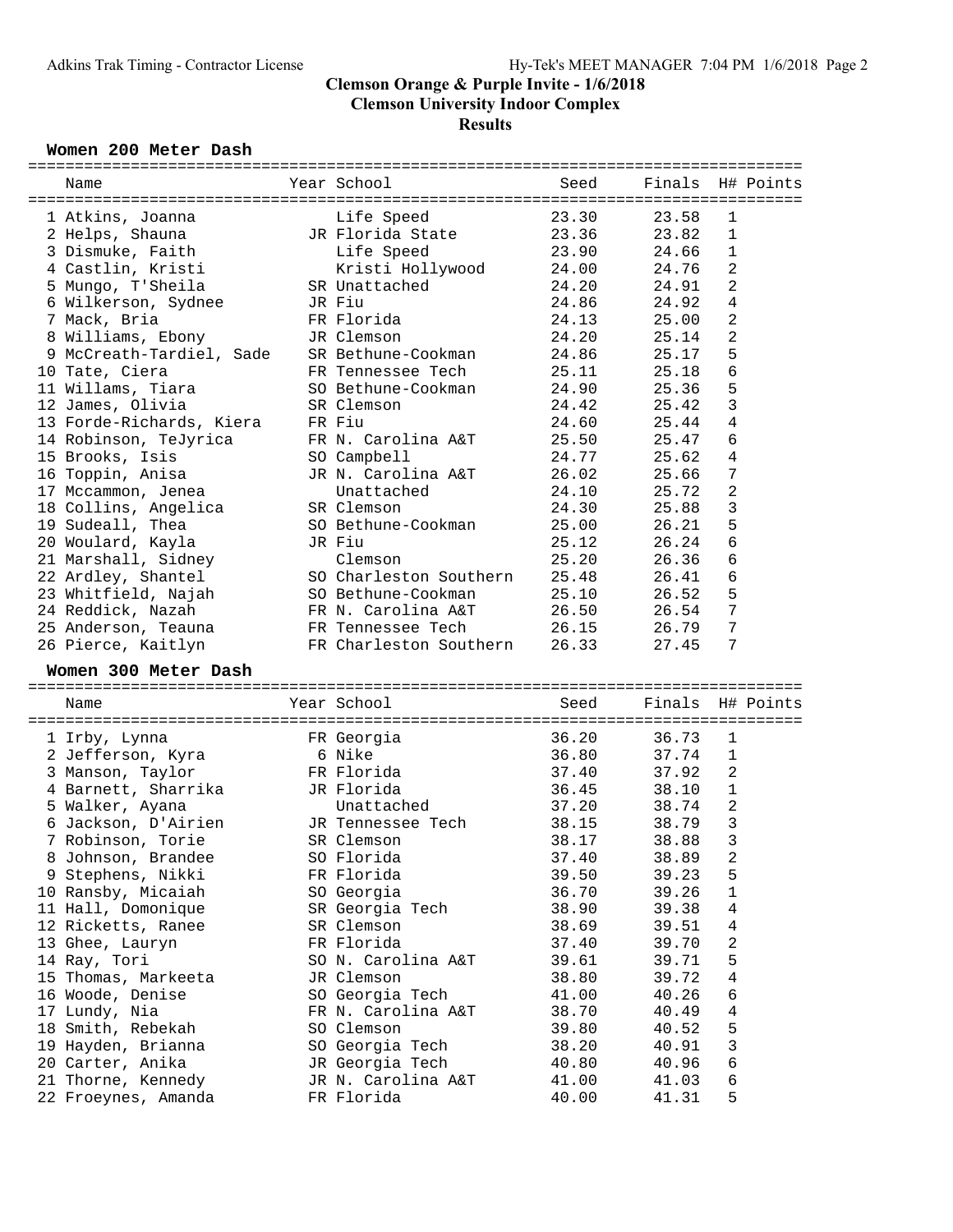**Clemson University Indoor Complex**

#### **Results**

**....Women 300 Meter Dash**

| 23 Jackson, Katie                            | SO Georgia                          | 39.00          | 41.42          | 4                       |
|----------------------------------------------|-------------------------------------|----------------|----------------|-------------------------|
| Women 400 Meter Dash                         |                                     |                |                |                         |
| Name                                         | Year School                         | Seed           | Finals         | H# Points               |
|                                              |                                     | 52.13          | 53.94          | 1                       |
| 1 Jenkins, Tovea<br>2 Atkins, Joanna         | Trs<br>Life Speed                   | 51.13          | 53.94          | 1                       |
| 3 Seymour, Kiah                              | Unattached                          | 52.90          | 54.57          | 1                       |
| 4 Mungo, T'Sheila                            | SR Unattached                       | 53.80          | 55.01          | 2                       |
| 5 Sharpe, Taylor                             | SR Florida                          | 53.80          | 55.02          | 2                       |
| 6 Dismuke, Faith                             | Life Speed                          | 53.50          | 55.19          | $\overline{a}$          |
| 7 James, Olivia                              | SR Clemson                          | 53.25          | 55.37          | 2                       |
|                                              | Team Bahamas                        | 54.50          | 55.65          | 3                       |
| 8 Seymour, Katrina<br>9 Tanner, Amber        |                                     | 54.90          | 55.93          | 3                       |
|                                              | SO Georgia<br>FR N. Carolina A&T    | 56.50          | 56.64          | 5                       |
| 10 Russell, Payton<br>11 Joe, Asia           | JR Bethune-Cookman                  | 55.90          | 56.73          | 5                       |
|                                              |                                     |                | 57.43          | 5                       |
| 12 Henderson, Angelica<br>13 Caldwell, Janae | SR Georgia Tech<br>SO Florida State | 56.80<br>54.98 |                | 4                       |
| 14 Cunningham, Kimmie                        | SO Florida State                    | 54.99          | 58.02<br>59.02 | 4                       |
| 15 Grimes, Serenity                          | FR Fiu                              |                |                | 6                       |
| 16 McClintock, Halle                         |                                     | 58.50<br>59.99 | 1:00.42        | 6                       |
|                                              | FR Georgia                          |                | 1:00.63        | 6                       |
| 17 Wimberly, Shy'Keya                        | SR Florida State                    | 59.96          | 1:01.51        |                         |
| 18 Adams, Alexis                             | JR Charleston Southern              | 57.61<br>57.10 | 1:02.02        | 5                       |
| -- Innis, Shannon                            | SR Georgia Tech                     |                | <b>DNF</b>     | 5                       |
| Women 600 Meter Run                          |                                     |                |                |                         |
|                                              |                                     |                |                |                         |
| Name                                         | Year School                         | Seed           | Finals         | H# Points               |
|                                              |                                     |                |                |                         |
| 1 Goule, Natoya                              | Adidas                              | 1:27.50        | 1:28.20        | 1                       |
| 2 Ferguson, Fellan                           | SR Unattached                       | 1:30.00        | 1:32.26        | 1                       |
| 3 McIntosh, Kamryn                           | Unattached                          | 1:32.00        | 1:32.51        | 1                       |
| 4 Warner, Lakeisha                           | SO Clemson                          | 1:32.50        | 1:33.05        | 1                       |
| 5 Barnes, Kristoni                           | SO N. Carolina A&T                  | 1:32.18        | 1:33.89        | 1                       |
| 6 Maydew, Dana                               | SR Clemson                          | 1:32.50        | 1:33.98        | $\mathbf 1$             |
| 7 McGowan, Imani                             | JR Clemson                          | 1:32.50        | 1:34.77        | 1                       |
| 8 Ogunmokun, Brittany                        | Unattached                          | 1:33.00        | 1:36.85        | 2                       |
| 9 Hodnett, Tatyana                           | SR Bethune-Cookman                  | 1:39.00        | 1:36.95        | 2                       |
| 10 Mills, Julia                              | SR Bethune-Cookman                  | 1:39.00        | 1:38.89        | 2                       |
| 11 Robinson, Tia                             | SO Clemson                          | 1:40.00        | 1:40.20        | 3                       |
| 12 Edouard, Kendria                          | FR Georgia Tech                     | 1:38.00        | 1:41.41        | $\overline{\mathbf{c}}$ |
| 13 Kopp, Makenzi                             | FR Georgia                          | 1:40.00        | 1:42.67        | 2                       |
| 14 Ruiz, Amy                                 | JR Georgia Tech                     | 1:42.00        | 1:43.80        | 3                       |
| 15 Gibson, Terneka                           | SO Fiu                              | 1:37.55        | 1:44.60        | 2                       |
| 16 Roberts, Khemani                          | JR Tennessee Tech                   | 1:42.00        | 1:44.86        | 3                       |
| 17 Gant, Erin                                | SR Georgia Tech                     | 1:48.00        | 1:46.22        | 3                       |
| 18 Cutchineal, Shelby                        | FR Fiu                              | 1:42.00        | 1:50.96        | 3                       |
| 19 Robinson, Eshe'                           | JR Tennessee Tech                   | 1:42.00        | 2:02.63        | 3                       |
| Women 800 Meter Run                          |                                     |                |                |                         |
| Name                                         | Year School                         | Seed           |                | Finals Points           |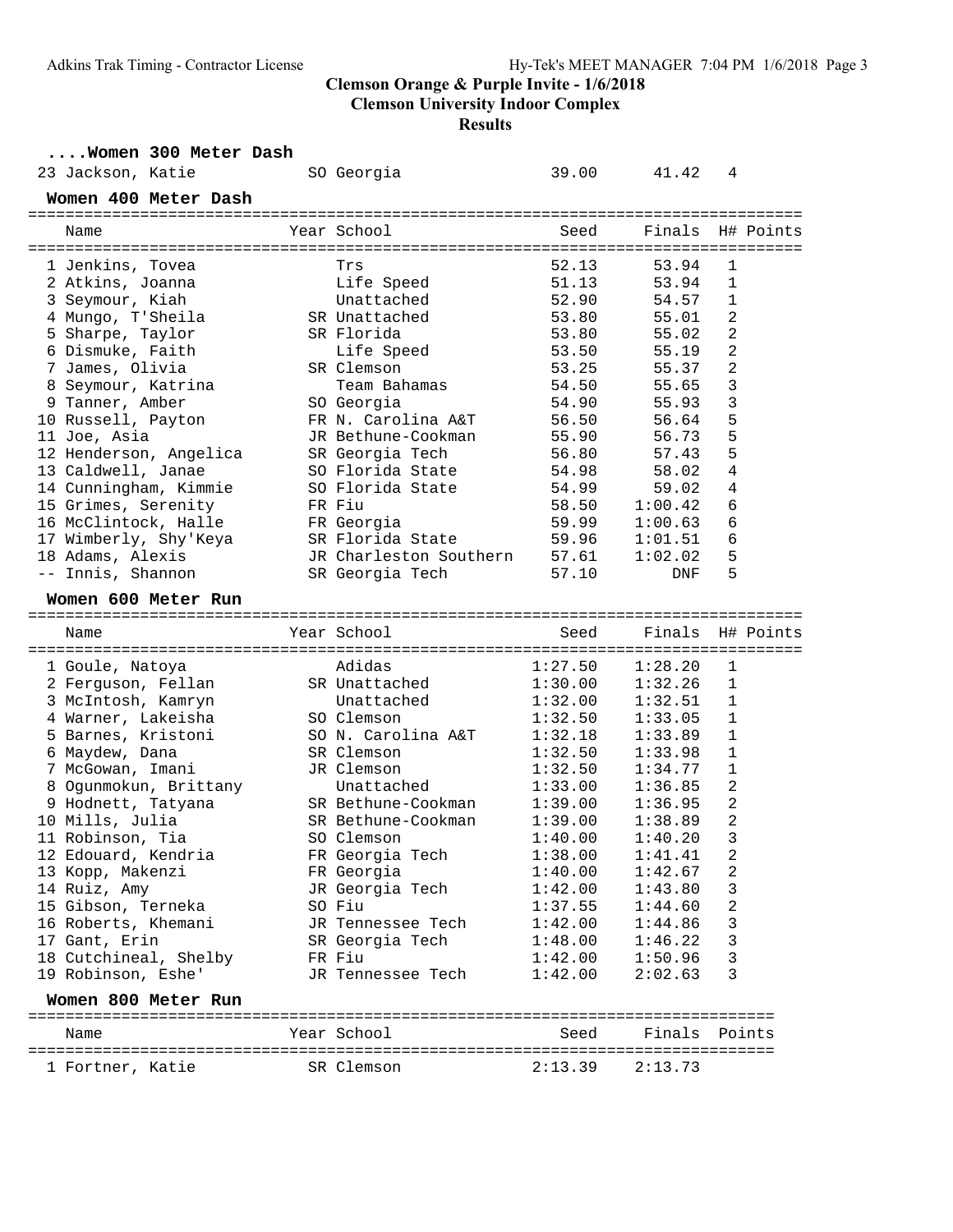#### **....Women 800 Meter Run**

| 2 Rennick, Micayla  | SR Tennessee Tech      | 2:09.83 | 2:18.07 |
|---------------------|------------------------|---------|---------|
| 3 Morris, Logan     | FR Clemson             | 2:15.00 | 2:20.05 |
| 4 Reid, Khadijah    | SO N. Carolina A&T     | 2:15.21 | 2:21.15 |
| 5 Stremler, Madison | JR Tennessee Tech      | 2:14.48 | 2:23.00 |
| 6 Wheeler, Lindsey  | JR Georgia Tech        | 2:15.19 | 2:23.41 |
| 7 Dawson, Elizabeth | JR Clemson             | 2:20.00 | 2:23.89 |
| 8 Bauman, Marinice  | SR Georgia Tech        | 2:25.00 | 2:24.69 |
| 9 Drayton, Traci    | JR Charleston Southern | 2:24.29 | 2:41.84 |
|                     |                        |         |         |

#### Women 1000 Meter Run

| Name                                                        | Year School                                                    | Seed                          | Finals Points                 |  |
|-------------------------------------------------------------|----------------------------------------------------------------|-------------------------------|-------------------------------|--|
| 1 Malasarte, Megan<br>2 Mania, Brigitte<br>3 Graves, Carmen | Atlanta Track Club<br>Atlanta Track Club<br>Atlanta Track Club | 2:45.51<br>2:47.41<br>2:48.00 | 2:47.05<br>2:47.96<br>2:51.44 |  |
| 4 Barnett, Grace                                            | SR Clemson                                                     | 2:51.00                       | 2:53.70                       |  |
| 5 McClintock, Halle                                         | FR Georgia                                                     | 3:00.00                       | 3:00.36                       |  |

| 6 Fegans, Nicole   | FR Georgia Tech    | 3:02.50 | 3:01.14 |
|--------------------|--------------------|---------|---------|
| 7 Coleman, Imani   | SR N. Carolina A&T | 2:57.95 | 3:01.47 |
| 8 Herndon, Hana    | FR Georgia Tech    | 3:08.50 | 3:04.16 |
| 9 Powell, Brittany | SO Georgia Tech    | 3:03.00 | 3:19.59 |
| -- Thorne, Rachel  | SR Georgia Tech    | 3:03.00 | DNF     |
|                    |                    |         |         |

# **Women 1 Mile Run** ===================================================================================

Name The Sear School Seed Finals H# Points =================================================================================== 1 Barnett, Grace SR Clemson 4:45.00 4:53.66 1 2 Morris, Logan FR Clemson 4:58.21 5:00.84 1 3 Harris, Madison JR Florida State 5:02.00 5:00.88 1 4 Demone, Ginelle SO Florida State 4:55.00 5:06.17 1 5 Dawson, Elizabeth JR Clemson 5:00.00 5:07.72 1 6 Sanga, Purity FR Tennessee Tech 5:03.00 5:09.79 1 7 Jenkins, Elizabeth FR Florida State 5:04.00 5:09.95 1 8 Harris, Mikie Unattached 5:02.50 5:10.88 1 9 Hendry, Hailey SO Florida State 5:04.00 5:11.27 1 10 Martin, Camille SO N. Carolina A&T 5:26.51 5:15.67 2 11 Gearing, Jenna FR Clemson 5:20.00 5:17.89 2 12 Butler, G'Jasmyne SO N. Carolina A&T 5:12.22 5:18.46 2 13 Candiano, Sarah JR Florida State 4:55.00 5:20.20 1 14 Lima, Jennifer FR Florida State 5:04.00 5:23.82 1 15 Stremler, Madison JR Tennessee Tech 5:20.00 5:28.49 2 16 Nelson, Kendall FR Georgia Tech 5:21.00 5:34.80 2 17 Miekley, Kate Unattached 5:30.00 5:35.22 2 18 Fernandez, Sofia SO Fiu 5:37.96 2 19 Green, Miranda SR N. Carolina A&T 5:13.02 5:41.83 2 20 Brown, Bernita FR Bethune-Cookman 5:20.00 5:42.28 2 21 Cooper, Anna SR Tennessee Tech 5:40.61 5:44.22 2 **Women 3000 Meter Run** ================================================================================ Name Year School Seed Finals Points

| <b>NGHIE</b> |        | 50.HUU 1 |                  | 355Y | <b>12. I</b><br>$\pm 11a \pm b$ | - - -<br>' + + + + 5 |
|--------------|--------|----------|------------------|------|---------------------------------|----------------------|
|              |        |          |                  |      |                                 |                      |
| Gra<br>.ves  | Carmen |          | lanta Track Club |      | ີດ ≎<br>9.16                    |                      |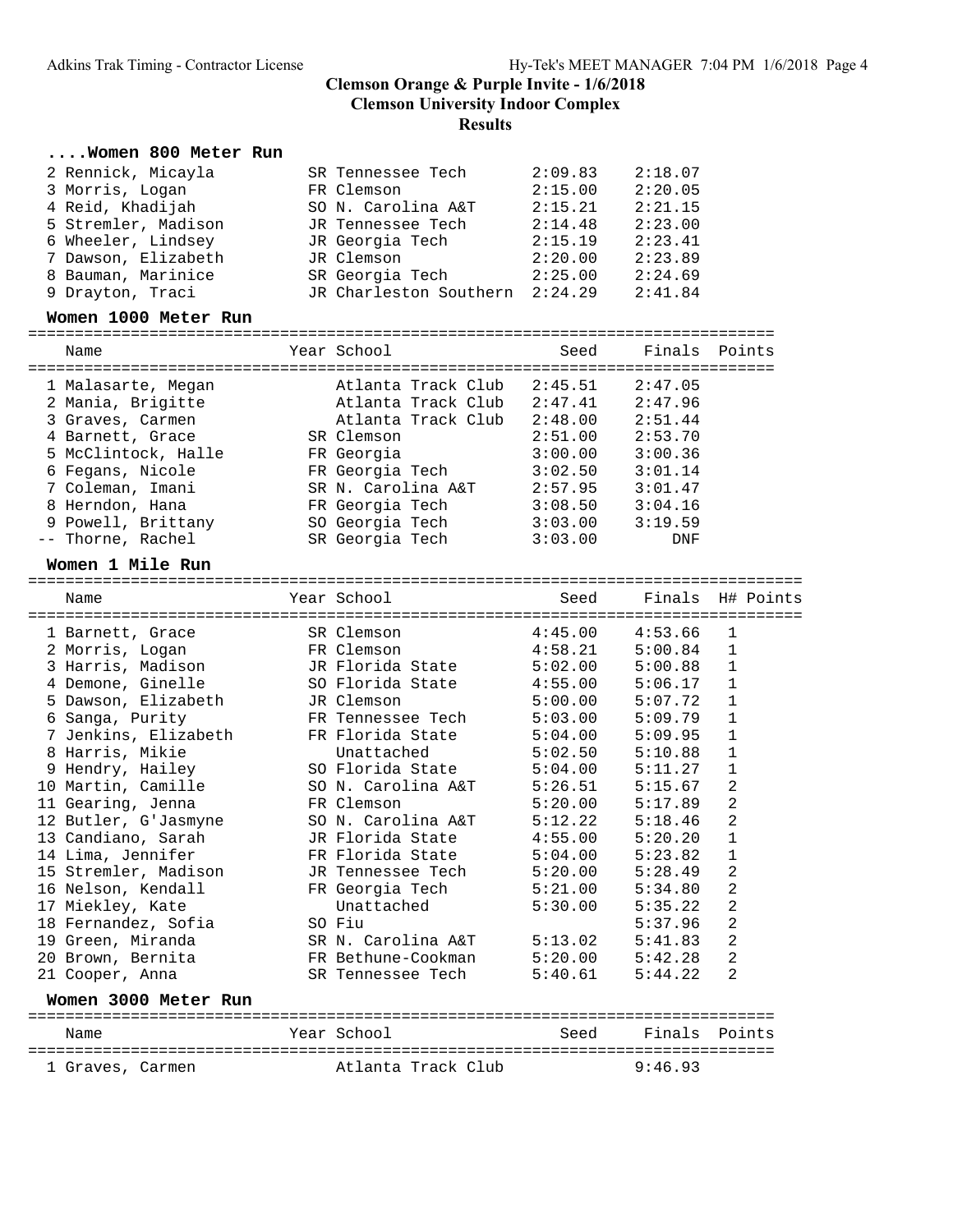#### **....Women 3000 Meter Run**

| 2 Malasarte, Megan   | Atlanta Track Club |          | 9:56.86  |  |
|----------------------|--------------------|----------|----------|--|
| 3 Mania, Brigitte    | Atlanta Track Club |          | 10:04.80 |  |
| 4 Sanga, Purity      | FR Tennessee Tech  | 10:04.41 | 10:09.76 |  |
| 5 Gardner, OG        | Unattached         | 10:18.00 | 10:11.83 |  |
| 6 McLaughlin, Erin   | JR Clemson         | 10:03.55 | 10:12.65 |  |
| 7 Hewitt, Althea     | JR Florida State   | 9:55.00  | 10:18.16 |  |
| 8 Wittrock, Morgan   | SO Clemson         | 10:05.00 | 10:25.02 |  |
| 9 Naser, Courtney    | SR Georgia Tech    | 10:35.00 | 10:31.83 |  |
| 10 Repasy, Marie     | FR Georgia Tech    | 10:38.00 | 10:37.05 |  |
| 11 Strickler, Claire | FR Clemson         | 10:28.91 | 10:42.29 |  |
| 12 Smith, Corrie     | FR Georgia Tech    | 10:33.00 | 10:58.46 |  |
| 13 Martin, Camille   | SO N. Carolina A&T | 10:45.64 | 11:03.82 |  |
| 14 Folio, Samantha   | FR Georgia Tech    | 10:45.00 | 11:12.23 |  |
| 15 Green, Miranda    | SR N. Carolina A&T | 11:10.57 | 11:55.34 |  |
| Women 5000 Meter Run |                    |          |          |  |

Name Year School Seed Finals Points ================================================================================ 1 Rennick, Micayla SR Tennessee Tech 17:04.23 17:12.98

| 2 Petit, Hannah         | SO Georgia Tech    | 18:13.51 | 18:23.88 |  |
|-------------------------|--------------------|----------|----------|--|
| 3 Dow, Rebecca          | JR Georgia Tech    | 18:14.98 | 18:52.35 |  |
| 4 Entrekin, Rebecca     | JR Georgia Tech    | 17:57.09 | 19:13.54 |  |
| 5 Gusmerotti, Gabrielle | SO Georgia Tech    | 18:56.42 | 19:28.35 |  |
| 6 Davis, Deja           | SR Bethune-Cookman | 18:15.00 | 20:16.61 |  |

#### Women 60 Meter Hurdles

| Name                                                                  |                             |      |                   |                |         |
|-----------------------------------------------------------------------|-----------------------------|------|-------------------|----------------|---------|
| Preliminaries                                                         |                             |      |                   |                |         |
| 1 Williams, Jeanine          JR Georgia Tech                     8.40 |                             |      | $8.22q$ 2         |                |         |
| 2 Grauvogel, Louisa SO Georgia                                        |                             | 8.41 | $8.32q$ 4         |                |         |
| 3 Akobundu, Madeleine SO N. Carolina A&T                              |                             | 8.35 | $8.37q$ 1         |                |         |
| 4 Davis, Tara                                                         | FR Georgia                  |      | $8.44q$ 3         |                |         |
| 5 Thomas, Markeeta JR Clemson                                         |                             | 8.32 | $8.46q$ 3         |                |         |
|                                                                       |                             | 8.27 | 8.49q 4 8.481     |                |         |
| 7 Stewart, Raven                   SR Georgia Tech                    |                             | 8.43 | 8.49q 4 8.484     |                |         |
| 8 Stephens, Nikki KR Florida                                          |                             | 8.50 | $8.57q$ 2 $8.566$ |                |         |
| 9 Johnson, Brandee SO Florida                                         |                             | 8.34 | 8.57 28.568       |                |         |
| 10 Mitchell, Timetria SO Florida                                      |                             | 8.34 | $8.59$ 1          |                |         |
| 11 Robinson, TeJyrica         FR N. Carolina A&T                      |                             | 8.84 | 8.66              | $\mathbf{3}$   |         |
| 12 Morrison, Quamecha        JR Bethune-Cookman                       |                             | 8.45 | 8.68              | $\overline{3}$ |         |
| 13 Williams, Ebony                                                    | JR Clemson                  | 8.41 | 8.72              | $\overline{3}$ |         |
| 14 Marshall, Sidney                                                   | Clemson                     | 8.60 | 8.77              |                | 4 8.768 |
| 15 Forbes, Ebony                 FR Georgia Tech                      |                             | 8.58 | 8.77              |                | 1 8.770 |
| 16 Nichols, Monae'                                                    | FR Bethune-Cookman          | 8.65 | 8.95              | $\overline{2}$ |         |
| 17 Froeynes, Amanda                                                   | FR Florida                  | 8.90 | 9.00              | $\overline{4}$ |         |
| 18 Bauman, Marinice                                                   | SR Georgia Tech             | 8.65 | 9.09              | $\mathbf{1}$   |         |
| 19 Edmondson, Caroline                                                | SO Charleston Southern 8.98 |      | 9.16              | $\overline{4}$ |         |
| 20 Willams, Tiara                                                     | SO Bethune-Cookman          | 9.20 | 9.17              | 2              |         |
|                                                                       |                             |      | 9.19              | $\mathbf{1}$   |         |
| 22 Roberts, Khemani         JR Tennessee Tech             9.17        |                             |      | 9.31              | $\mathbf 1$    |         |
| 23 Ardley, Shantel SO Charleston Southern                             |                             | 8.99 | 9.45              | $\mathbf{3}$   |         |
| 24 Gibson, Victoria                                                   | SO Charleston Southern      |      | 9.52              | $\overline{2}$ |         |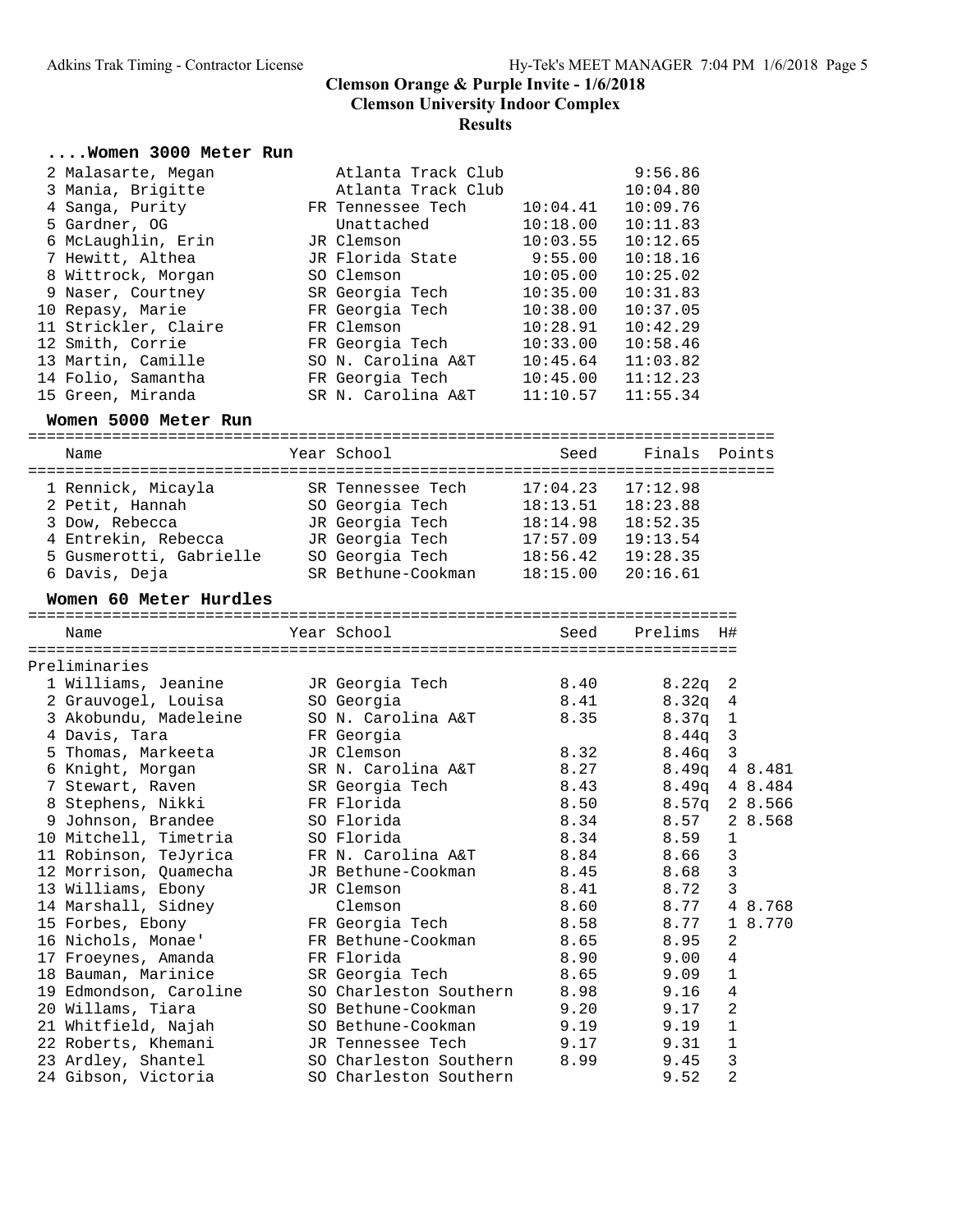**Clemson University Indoor Complex**

#### **Results**

|        | Women 60 Meter Hurdles                          |                                       |                                 |              |                  |
|--------|-------------------------------------------------|---------------------------------------|---------------------------------|--------------|------------------|
|        | 25 Ebanks, Samantha                             | SO Fiu                                | 9.65                            | 9.63         | 4                |
|        | 26 Robinson, Eshe'                              | JR Tennessee Tech                     | 9.15                            | 10.23        | 2                |
|        | Women 60 Meter Hurdles                          |                                       |                                 |              |                  |
|        | Name                                            | Year School                           | Prelims                         |              | Finals Points    |
|        |                                                 |                                       |                                 |              |                  |
| Finals |                                                 |                                       |                                 |              |                  |
|        | 1 Williams, Jeanine                             | JR Georgia Tech<br>SO N. Carolina A&T | 8.22<br>8.37                    | 8.20<br>8.26 |                  |
|        | 2 Akobundu, Madeleine<br>3 Davis, Tara          |                                       | 8.44                            | 8.28         |                  |
|        | 4 Grauvogel, Louisa                             | FR Georgia<br>SO Georgia              | 8.32                            | 8.31         |                  |
|        | 5 Thomas, Markeeta                              | JR Clemson                            | 8.46                            | 8.36         |                  |
|        | 6 Stewart, Raven                                | SR Georgia Tech                       | 8.49                            | 8.46         |                  |
|        | 7 Knight, Morgan                                | SR N. Carolina A&T                    | 8.49                            | 8.57         | 8.565            |
|        | 8 Stephens, Nikki                               | FR Florida                            | 8.57                            | 8.57         | 8.567            |
|        | Women 60 Meter Hurdles Oympic Devel             |                                       |                                 |              |                  |
|        |                                                 |                                       |                                 |              |                  |
|        | Name                                            | Year School                           | Seed                            | Finals       |                  |
|        | 1 Hughes, Amber                                 | Unattached                            | 8.24                            | 8.08         |                  |
|        | 2 Ndu, Ugonna                                   | SR Unattached                         | 8.20                            | 8.30         |                  |
|        | 3 ziketh, karel                                 | Oxy Athletics                         | 8.47                            | 8.33         |                  |
|        | 4 Collins, Kenya                                | SR Unattached                         | 8.28                            | 8.36         |                  |
|        | 5 Mccammon, Jenea                               | Unattached                            | 8.35                            | 8.62         |                  |
|        | Women 4x400 Meter Relay                         |                                       |                                 |              |                  |
|        |                                                 |                                       |                                 |              |                  |
|        | School                                          |                                       | Seed                            |              | Finals H# Points |
|        | 1 Clemson Elite<br>$^{\prime}$ A $^{\prime}$    |                                       | 3:35.00                         | 3:38.97      | 1                |
|        | 2 N. Carolina A&T 'B'                           |                                       | 3:44.00                         | x3:49.54     | 1                |
|        | 1) Ray, Tori SO                                 |                                       | 2) Lundy, Nia FR                |              |                  |
|        | 3) Russell, Payton FR                           |                                       | 4) White, Kayla JR              |              |                  |
|        | 3 Florida State 'A'                             |                                       | 3:41.43                         | 3:51.28      | 1                |
|        | 1) Cunningham, Kimmie SO                        |                                       | 2) Kirkland, Jayla FR           |              |                  |
|        | 3) Helps, Shauna JR                             |                                       | 4) Caldwell, Janae SO           |              |                  |
|        | 4 N. Carolina A&T<br>'' A '                     |                                       | 3:44.00                         | 3:53.53      | 2                |
|        | 1) Townsend, Taliyah SO                         |                                       | 2) Brown, India SR              |              |                  |
|        | 3) Coleman, Imani SR                            |                                       | 4) Barnes, Kristoni SO          |              |                  |
|        | 5 Clemson 'B'                                   |                                       | $3:45.00 \times 3:55.03$        |              | $\sqrt{2}$       |
|        | 1) Robinson, Tia SO                             |                                       | 2) McGowan, Imani JR            |              |                  |
|        | 3) Maydew, Dana SR                              |                                       | 4) Fortner, Katie SR<br>3:47.80 |              |                  |
|        | 6 Georgia Tech 'A'<br>1) Henderson, Angelica SR |                                       | 2) Hall, Domonique SR           | 3:58.12      | 3                |
|        | 3) Wheeler, Lindsey JR                          |                                       | 4) Woode, Denise SO             |              |                  |
|        | 7 Bethune-Cookman 'A'                           |                                       | 3:46.23                         | 4:00.72      | 2                |
|        | 1) Hodnett, Tatyana SR                          |                                       | 2) Joe, Asia JR                 |              |                  |
|        | 3) Nichols, Monae' FR                           |                                       | 4) Mills, Julia SR              |              |                  |
|        | 8 Georgia Tech 'B'                              |                                       | 3:55.50                         | x4:05.07     | 3                |
|        | 1) Innis, Shannon SR                            |                                       | 2) Edouard, Kendria FR          |              |                  |
|        | 3) Bauman, Marinice SR                          |                                       | 4) Carter, Anika JR             |              |                  |
|        | 9 Fiu 'A'                                       |                                       | 3:47.61                         | 4:05.76      | 2                |
|        | 1) Gibson, Terneka SO                           |                                       | 2) Wilkerson, Sydnee JR         |              |                  |
|        |                                                 |                                       |                                 |              |                  |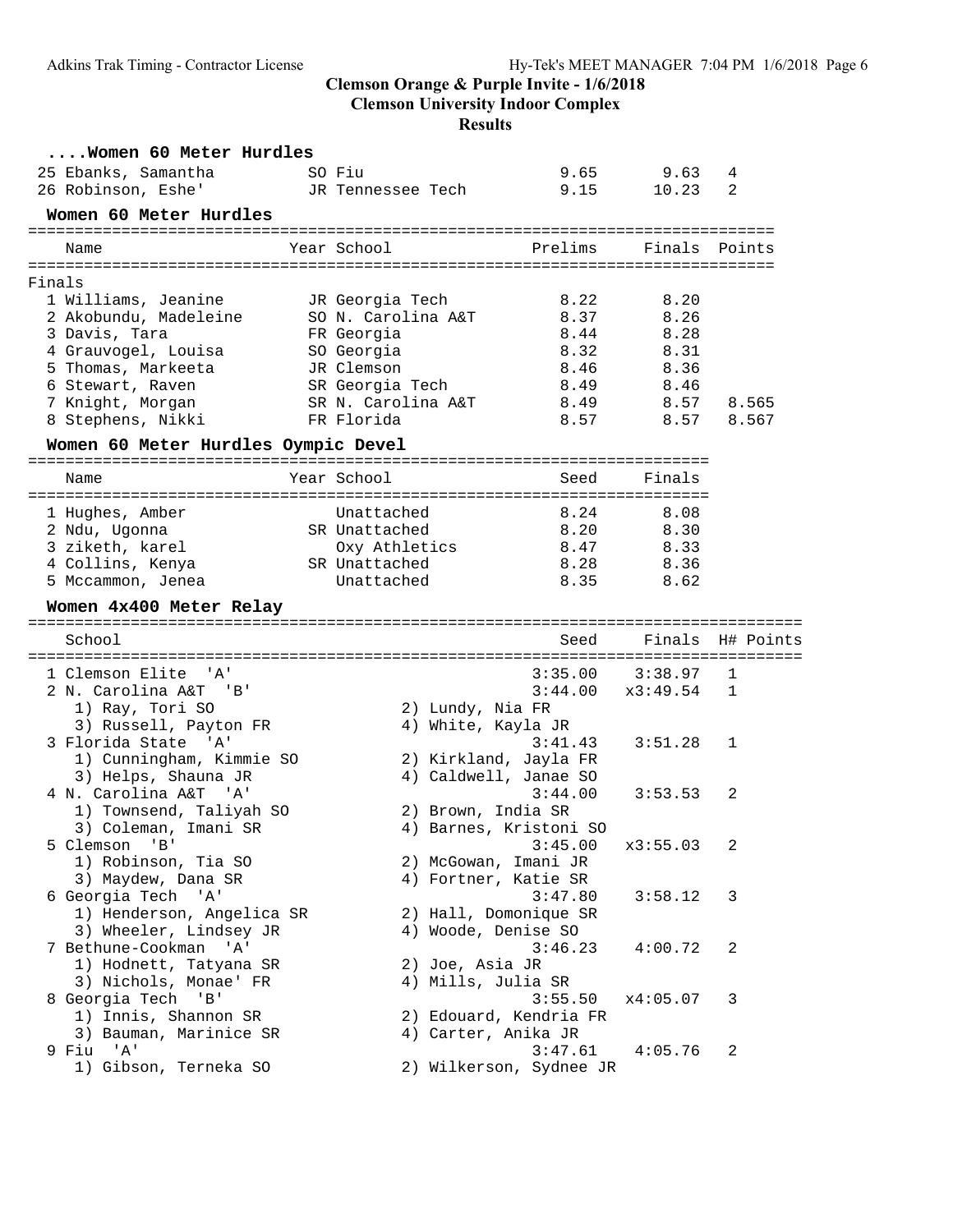# **Results**

### **....Women 4x400 Meter Relay**

| 3) Roberson, Jada JR   | 4) Woulard, Kayla JR       |  |
|------------------------|----------------------------|--|
| 10 Bethune-Cookman 'B' | $4:04.00 \times 4:08.63$ 3 |  |
| 1) Sudeall, Thea SO    | 2) Whitfield, Najah SO     |  |
| 3) Willams, Tiara SO   | 4) Brown, Bernita FR       |  |
| 11 Fiu 'B'             | $3:47.61 \times 4:21.24$ 2 |  |
| 1) Ebanks, Samantha SO | 2) Radovic, Nadja SO       |  |
| 3) Atilus, Kenflore JR | 4) Grimes, Serenity FR     |  |
|                        |                            |  |

| Women High Jump          |                        |                   |                   |              |
|--------------------------|------------------------|-------------------|-------------------|--------------|
| Name                     | Year School            | Seed              | Finals            | Points       |
| 1 Morrison, Quamecha     | JR Bethune-Cookman     | 1.84m             | 1.84 <sub>m</sub> | $6 - 00.50$  |
| 2 Amata, Doreen          | Unattached             | 1.95m             | 1.80 <sub>m</sub> | $5 - 10.75$  |
| 3 Cutliff, Clarissa      | JR Fiu                 | 1.85m             | J1.80m            | $5 - 10.75$  |
| 4 Terry, Mary            | JR Georgia             | 1.75m             | 1.70m             | $5 - 07.00$  |
| 4 Roberts, Khemani       | JR Tennessee Tech      | 1.75m             | 1.70m             | $5 - 07.00$  |
| 6 Froeynes, Amanda       | FR Florida             | 1.75m             | 1.65m             | $5 - 05.00$  |
| 6 Stephens, Nikki        | FR Florida             | 1.65m             | 1.65m             | $5 - 05.00$  |
| 8 Atilus, Kenflore       | JR Fiu                 | 1.71m             | J1.65m            | $5 - 05.00$  |
| 9 Reddick, Nazah         | FR N. Carolina A&T     | 1.55m             | J1.65m            | $5 - 05.00$  |
| 9 Morgan, Safia          | JR Florida State       | 1.70m             | J1.65m            | $5 - 05.00$  |
| 11 Drummond, NaScottisha | JR Tennessee Tech      | 1.72m             | J1.65m            | $5 - 05.00$  |
| 11 Gibson, Terneka       | SO Fiu                 | 1.62m             | J1.65m            | $5 - 05.00$  |
| 13 Battle, Moena         | FR Bethune-Cookman     | 1.70m             | 1.60m             | $5 - 03.00$  |
| 14 Welsh, Hannah         | SR Florida State       | 1.69m             | J1.60m            | $5 - 03.00$  |
| 15 Edmondson, Caroline   | SO Charleston Southern | 1.60m             | 1.55m             | $5 - 01.00$  |
| 16 Hammond, Madeline     | FR Georgia Tech        | 1.61 <sub>m</sub> | J1.55m            | $5 - 01.00$  |
| 16 La'Flamme, Lisa       | FR Fiu                 | 1.60m             | J1.55m            | $5 - 01.00$  |
| -- Bauman, Marinice      | SR Georgia Tech        | 1.50m             | NH                |              |
| -- Robinson, Eshe'       | JR Tennessee Tech      | 1.55m             | ΝH                |              |
| -- Leonce, Sharnique     | SR Tennessee Tech      | 1.72m             | ΝH                |              |
| Women Pole Vault         |                        |                   |                   |              |
| Name                     | Year School            | Seed              | Finals            | Points       |
|                          |                        |                   |                   |              |
| 1 Savage, Emily          | SR Georgia             | 3.93m             | 3.85m             | $12 - 07.50$ |
| 2 Allen, Morgan          | Unattached             | 4.00m             | J3.85m            | $12 - 07.50$ |
| 3 Breske, Nicole         | SO Florida State       | 4.02m             | 3.55m             | $11 - 07.75$ |
| 4 Eversole, Elizabeth    | SR Florida State       | 3.66m             | J3.55m            | $11 - 07.75$ |
| -- Lewis, Amanda         | SO Florida State       | 3.77m             | NH                |              |
| -- Schafers, Summer      | SO Florida State       | 3.53m             | NH                |              |
| Women Long Jump          |                        |                   |                   |              |
| Name                     | Year School            | Seed              | Finals            | Points       |
| 1 Hall, Kate             | JR Georgia             | 6.73m             | 6.64m             | $21 - 09.50$ |
| 2 Orji, Keturah          | SR Georgia             | 6.72m             | 6.45m             | $21 - 02.00$ |
| 3 Davis, Tara            | FR Georgia             |                   | 6.43m             | $21 - 01.25$ |
| 4 McQueen, Darrielle     | SR Florida             | 6.55m             | 6.36m             | $20 - 10.50$ |
| 5 David, Yanis           | JR Florida             | 6.56m             | 6.31m             | $20 - 08.50$ |
| 6 Akobundu, Madeleine    | SO N. Carolina A&T     | 6.31m             | 6.00m             | $19 - 08.25$ |
|                          | SO Georgia             | 5.98m             | 5.94m             | $19 - 06.00$ |
| 7 Grauvogel, Louisa      |                        |                   |                   |              |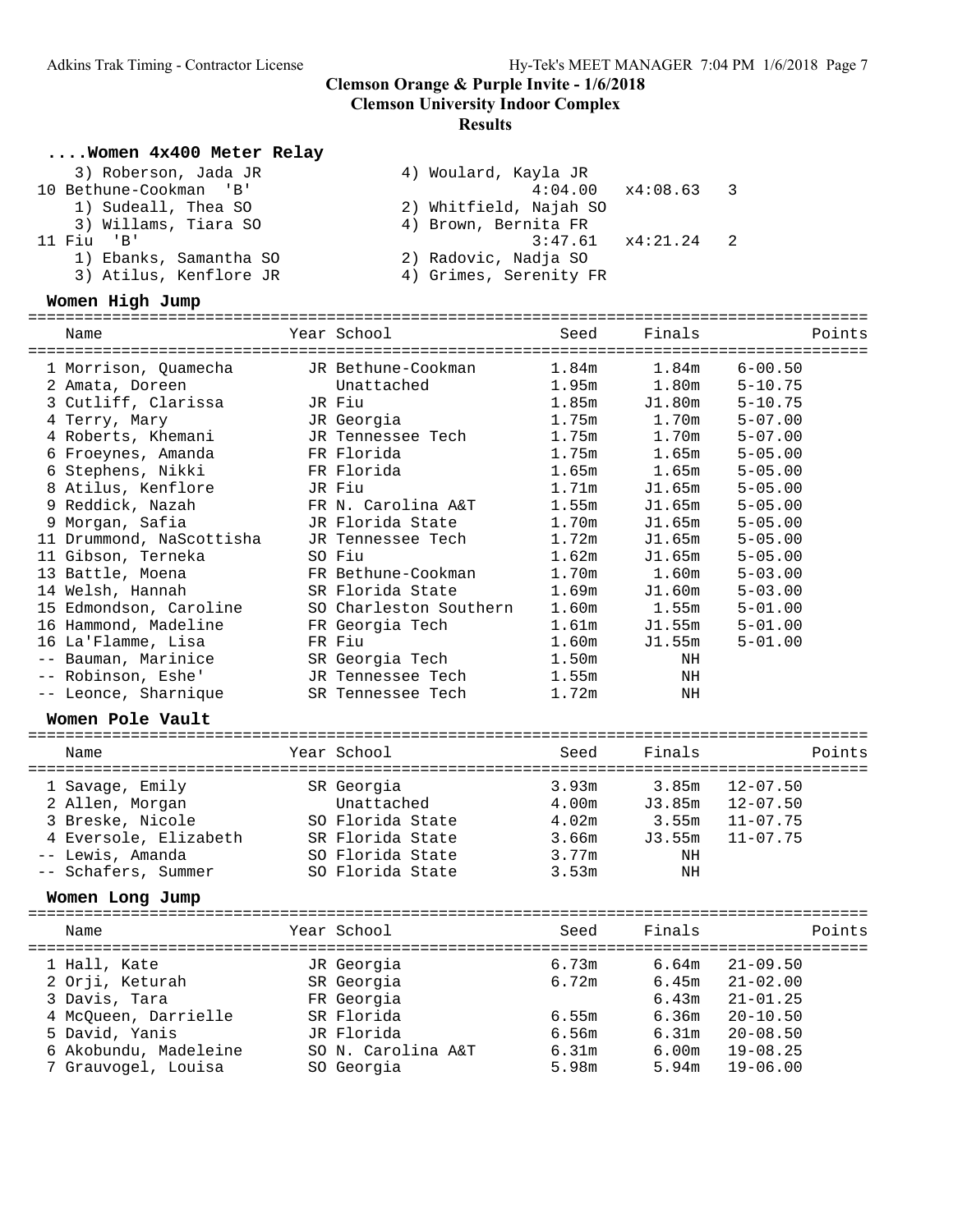# **....Women Long Jump**

| 8 Freeman, DerRenae  | Life Speed             | 6.70m             | 5.90m             | $19 - 04.25$ |
|----------------------|------------------------|-------------------|-------------------|--------------|
| 9 Nichols, Monae'    | FR Bethune-Cookman     | 6.04 <sub>m</sub> | 5.62m             | $18 - 05.25$ |
| 10 Smith, Dasia      | SR Georgia Tech        | 5.70m             | 5.57m             | $18 - 03.25$ |
| 11 Matthews, Bria    | SO Georgia Tech        | 6.10m             | 5.41m             | $17 - 09.00$ |
| 12 Johnson, Valerie  | JR Clemson             | 5.60m             | 5.38m             | $17 - 08.00$ |
| 13 McKenzie, Jasmine | JR Bethune-Cookman     | 5.97m             | 5.37m             | $17 - 07.50$ |
| 14 McNeal, Christine | FR Bethune-Cookman     | 5.75m             | 5.31m             | $17 - 05.25$ |
| 15 White, Harleigh   | FR Clemson             | 5.60m             | 5.30m             | $17 - 04.75$ |
| 16 Ebanks, Samantha  | SO Fiu                 | 5.41m             | 5.28m             | $17 - 04.00$ |
| 17 Smith, Raven      | JR Tennessee Tech      | 5.37m             | 5.20m             | $17 - 00.75$ |
| 18 Woulard, Kayla    | JR Fiu                 | 5.21m             | 5.13m             | $16 - 10.00$ |
| 19 Johnson, Royce    | FR N. Carolina A&T     | 5.44m             | 5.10m             | $16 - 08.75$ |
| 20 Gibson, Victoria  | SO Charleston Southern | 5.39m             | 4.99 <sub>m</sub> | $16 - 04.50$ |

### $Women$  Triple Jump

| Name                | Year School        | Seed   | Finals | Points       |
|---------------------|--------------------|--------|--------|--------------|
| 1 Eke, Nadia        | Unattached         | 13.93m | 13.46m | $44 - 02.00$ |
| 2 Allen, Sabina     | SR Campbell        | 13.11m | 13.33m | $43 - 09.00$ |
| 3 Dicks, Natasha    | SR Unattached      | 13.47m | 12.84m | $42 - 01.50$ |
| 4 Johnson, Aliyah   | SR Georgia         | 13.32m | 12.72m | $41 - 08.75$ |
| 5 McNeal, Christine | FR Bethune-Cookman | 12.10m | 11.99m | $39 - 04.00$ |
| 6 Johnson, Royce    | FR N. Carolina A&T | 12.20m | 11.83m | $38 - 09.75$ |
| 7 Smith, Raven      | JR Tennessee Tech  | 12.18m | 11.64m | $38 - 02.25$ |
| -- Toppin, Anisa    | JR N. Carolina A&T | 12.73m | FOUL   |              |
| -- Radovic, Nadja   | SO Fiu             | 11.44m | FOUL   |              |

**Women Shot Put** ==========================================================================================

| Name<br>============================ | Year School            | Seed   | Finals | Points       |
|--------------------------------------|------------------------|--------|--------|--------------|
| 1 Cameron, Lloydricia                | SR Florida             | 17.47m | 17.32m | $56 - 10.00$ |
| 2 Grange, Gleneve                    | SR Florida State       | 17.29m | 16.16m | $53 - 00.25$ |
| 3 Machovec, Anna                     | SR Georgia             | 15.14m | 13.83m | $45 - 04.50$ |
| 4 French, Grayce                     | SO Clemson             | 12.59m | 12.98m | $42 - 07.00$ |
| 5 White, Akassja                     | JR Bethune-Cookman     | 14.00m | 12.84m | $42 - 01.50$ |
| 6 Grauvogel, Louisa                  | SO Georgia             | 12.74m | 12.39m | $40 - 07.75$ |
| 7 James, Loren                       | FR N. Carolina A&T     | 13.40m | 12.00m | $39 - 04.50$ |
| 8 Foreman, Alexus                    | SO Charleston Southern | 13.46m | 11.83m | $38 - 09.75$ |
| 9 Love, Shanice                      | FR Florida State       |        | 11.62m | $38 - 01.50$ |
| 10 Beal, Skyla                       | FR Georgia             | 12.00m | 11.40m | $37 - 05.00$ |
| 11 Williams, Milan                   | SO Charleston Southern | 12.53m | 11.07m | $36 - 04.00$ |
| 12 McCoy, Madison                    | SO Charleston Southern | 11.44m | 10.90m | $35 - 09.25$ |
| 13 Fredrick, Antunya                 | FR Bethune-Cookman     | 12.10m | 10.67m | $35 - 00.25$ |
| 14 Mancke, Harrison                  | FR Fiu                 | 13.00m | 10.30m | $33 - 09.50$ |
| 15 Ebanks, Samantha                  | SO Fiu                 | 9.31m  | 9.62m  | $31 - 06.75$ |
| 16 Williams, Runeshia                | FR Bethune-Cookman     | 12.50m | 9.38m  | $30 - 09.25$ |
| 17 Woulard, Kayla                    | JR Fiu                 |        | 8.45m  | $27 - 08.75$ |
| 18 Bauman, Marinice                  | SR Georgia Tech        | 9.10m  | 7.47m  | $24 - 06.25$ |
| -- Molden, Timberly                  | SO Fiu                 | 13.71m | FOUL   |              |
| -- Russell, Terrisa                  | JR Fiu                 | 14.83m | FOUL   |              |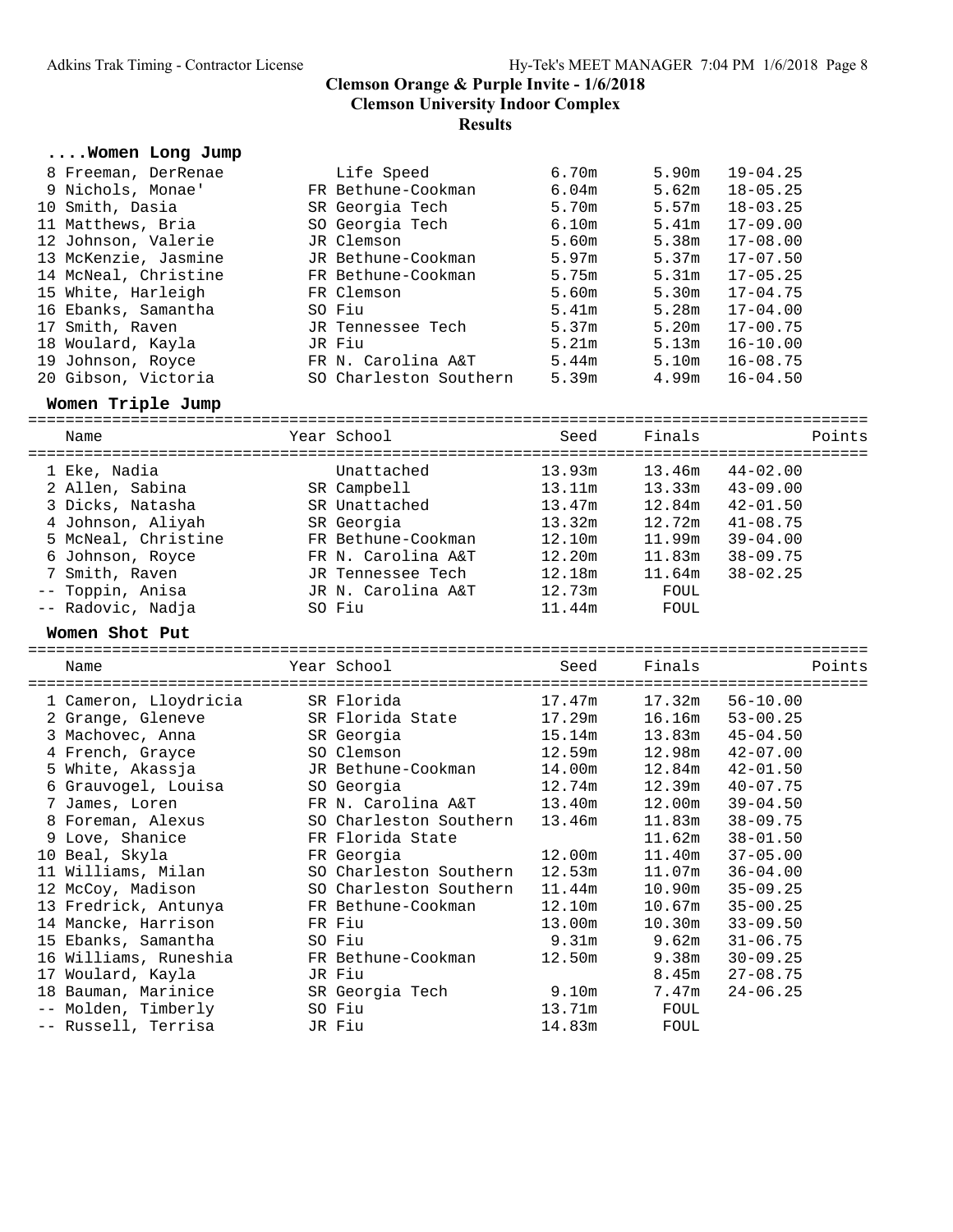|        | Women Weight Throw                  |                                  |              |                        |                                          |
|--------|-------------------------------------|----------------------------------|--------------|------------------------|------------------------------------------|
|        | Name                                | Year School                      | Seed         | Finals                 | Points                                   |
|        | 1 Russell, Terrisa                  | JR Fiu                           | 18.22m       | 18.18m                 | $59 - 07.75$                             |
|        | 2 Dykes, Jontavia                   | JR Florida                       | 19.41m       | 17.44m                 | $57 - 02.75$                             |
|        | 3 Williams, Milan                   | SO Charleston Southern           | 17.19m       | 16.75m                 | $54 - 11.50$                             |
|        | 4 Abraham, Imani                    | SR N. Carolina A&T               | 15.25m       | 15.62m                 | $51 - 03.00$                             |
|        | 5 Little, Danielle                  | SO Clemson                       | 16.45m       | 15.43m                 | $50 - 07.50$                             |
|        | 6 Borriello, Danielle               | SR Clemson                       | 15.96m       | 15.20m                 | $49 - 10.50$                             |
|        | 7 Williams, Trinavia                | SO Fiu                           | 15.62m       | 14.56m                 | $47 - 09.25$                             |
|        | 8 White, Akassja                    | JR Bethune-Cookman               | 16.00m       | 13.84m                 | $45 - 05.00$                             |
|        | 9 Williams, Runeshia                | FR Bethune-Cookman               | 14.00m       | 13.26m                 | $43 - 06.00$                             |
|        | 10 McCoy, Madison                   | SO Charleston Southern           | 13.73m       | 13.17m                 | $43 - 02.50$                             |
|        | 11 Foster, Abigail                  | SO Fiu                           | 16.32m       | 13.00m                 | $42 - 08.00$                             |
|        | 12 Foreman, Alexus                  | SO Charleston Southern           | 13.91m       | 12.89m                 | 42-03.50                                 |
|        | 13 Fredrick, Antunya                | FR Bethune-Cookman               | 13.50m       | 11.47m                 | $37 - 07.75$                             |
|        | 14 Mancke, Harrison                 | FR Fiu                           | 15.00m       | 10.46m                 | $34 - 04.00$                             |
|        | -- Wiggan, Amara                    | SO Florida                       | 17.98m       | FOUL                   |                                          |
|        | Men 60 Meter Dash                   |                                  |              |                        |                                          |
|        |                                     |                                  |              |                        |                                          |
|        | Name                                | Year School                      | Seed         | Prelims<br>- H#        |                                          |
|        |                                     |                                  |              |                        |                                          |
|        | Preliminaries                       |                                  |              |                        |                                          |
|        | 1 Greene, Cejhae                    | SR Georgia                       | 6.65         |                        | $6.70q$ 4 6.691                          |
|        | 2 Timpson, Jr, Michael              | JR Florida                       | 6.66         |                        | $6.70q$ 2 6.698                          |
|        | 3 Mitchell, Jaylan                  | SO N. Carolina A&T<br>JR Florida | 6.65<br>6.64 | 6.72q<br>6.73q         | $\mathbf{1}$<br>$\overline{\phantom{a}}$ |
|        | 4 Clark, Ryan<br>5 Williams, Kendal | JR Georgia                       | 6.51         |                        |                                          |
|        | 6 Thomas, Joel                      | SR N. Carolina A&T               | 6.73         | $6.76q$ 4              |                                          |
|        | 7 Haraway, Darryl                   | JR Florida State                 | 6.59         | $6.79q$ 4<br>$6.84q$ 3 |                                          |
|        |                                     | SR Bethune-Cookman               | 6.68         | $6.91q$ 3              |                                          |
|        | 8 Bailey, Henrick<br>9 Sands, Alex  | SO Clemson                       | 6.83         | 6.92                   | 2                                        |
|        | 10 Frazier, Trevious                | SO Clemson                       | 6.86         | 6.93                   | 4                                        |
|        | 11 Thomas, Ryan                     | SR Georgia Tech                  | 6.99         | 6.97                   | 1 6.961                                  |
|        | 12 Adams, Samuel                    | FR Campbell                      | 6.92         | 6.97                   | 2 6.962                                  |
|        | 13 Spears, Tyson                    | SO Georgia Tech                  | 6.78         | 6.97                   | 3 6.963                                  |
|        | 14 Earls, JaiQuan                   | FR Bethune-Cookman               | 6.85         | 7.00                   | 3                                        |
|        | 15 Mclin, Khai                      | JR Campbell                      | 6.82         | 7.10                   | 1 7.096                                  |
|        | 16 Sampson, Joel                    | JR Bethune-Cookman               | 6.89         | 7.10                   | 4 7.099                                  |
|        | 17 Atavwigho, Chigozie              | JR Campbell                      | 7.10         | 7.11                   | 2 7.109                                  |
|        | 17 Paramore, Joshua                 | JR Charleston Southern           | 6.90         | 7.11                   | 3 7.109                                  |
|        | 19 Raines, Jonathan                 | JR Georgia                       | 6.95         | 7.12                   | 1                                        |
|        | 20 Pressley, Daivon                 | FR Charleston Southern           |              | 7.26                   | 2                                        |
|        | 21 Simmons, Niegel                  | SO Charleston Southern           |              | 7.39                   | $\overline{4}$                           |
|        | 22 Offor, Wisdom                    | SR Fiu                           |              | 7.47                   | 4                                        |
|        | Men 60 Meter Dash                   |                                  |              |                        |                                          |
|        | Name                                | Year School                      | Prelims      | Finals Points          |                                          |
|        |                                     |                                  |              |                        |                                          |
| Finals |                                     |                                  |              |                        |                                          |
|        | 1 Mitchell, Jaylan                  | SO N. Carolina A&T               | 6.72         | 6.60                   |                                          |
|        | 2 Greene, Cejhae                    | SR Georgia                       | 6.70         | 6.66                   |                                          |
|        | 3 Williams, Kendal                  | JR Georgia                       | 6.76         | 6.67                   |                                          |
|        | 4 Timpson, Jr, Michael              | JR Florida                       | 6.70         | 6.69                   |                                          |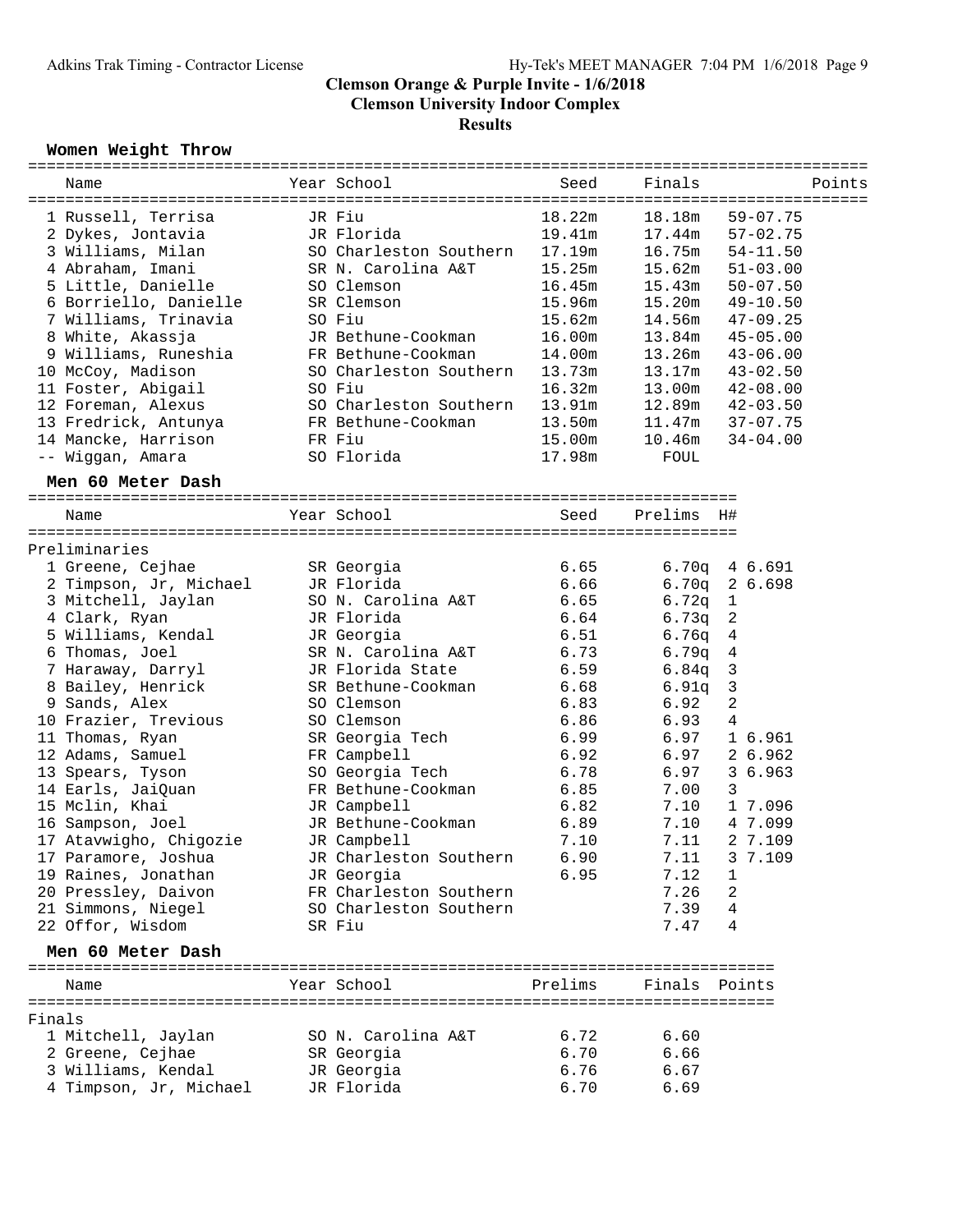| Men 60 Meter Dash              |                          |       |        |                         |           |
|--------------------------------|--------------------------|-------|--------|-------------------------|-----------|
| 5 Thomas, Joel                 | SR N. Carolina A&T       | 6.79  | 6.72   |                         |           |
| 6 Clark, Ryan                  | JR Florida               | 6.73  | 6.75   |                         |           |
| 7 Haraway, Darryl              | JR Florida State         | 6.84  | 6.76   |                         |           |
| 8 Bailey, Henrick              | SR Bethune-Cookman       | 6.91  | 7.02   |                         |           |
| Men 60 Meter Dash Oympic Devel |                          |       |        |                         |           |
| Name                           | Year School              | Seed  | Finals |                         |           |
| 1 Hester, Tevin                | Unattached               | 6.56  | 6.59   |                         |           |
| 2 Hyman, Kemar                 | SR Unattached            | 6.67  | 6.73   |                         |           |
| 3 McLean, Sean                 | SR Unattached            | 6.61  | 6.78   |                         |           |
| 4 cherry, D'Angelo             | SR Unattached            | 6.70  | 6.93   |                         |           |
| Men 200 Meter Dash             |                          |       |        |                         |           |
|                                |                          |       |        |                         |           |
| Name                           | Year School              | Seed  | Finals |                         | H# Points |
| 1 Parker, Cameron              | SR Unattached            | 21.20 | 21.45  | 1                       |           |
| 2 Timpson, Jr, Michael         | JR Florida               | 20.97 | 21.46  | 2                       |           |
| 3 Lamb, Cordell                | SR Clemson               | 21.10 | 21.56  | 1                       |           |
| 4 Smith, Calvin                | Unattached               | 21.00 | 21.59  | 1                       |           |
| 5 Robinson II, Charles         | Unattached               | 21.33 | 21.78  | 2                       |           |
| 6 Thomas, Joel                 | SR N. Carolina A&T       | 21.06 | 21.79  | 1                       |           |
| 7 Mclin, Khai                  | JR Campbell              | 21.84 | 22.33  | 3                       |           |
| 8 Stokes, Kalmon               | Unattached               | 21.60 | 22.41  | 2                       |           |
| 9 Adams, Samuel                | FR Campbell              | 22.62 | 22.57  | 4                       |           |
| 10 Atavwigho, Chigozie         | JR Campbell              | 22.80 | 22.71  | 4                       |           |
| 11 Raines, Jonathan            | JR Georgia               | 21.77 | 22.74  | 3                       |           |
| 12 Green, Justin               | SO Charleston Southern   | 22.01 | 22.79  | 4                       |           |
| 13 Wilburgh, Husani            | FR Fiu                   | 21.70 | 22.90  | 3                       |           |
| 14 Daniels, Damien             | SR Florida               | 21.69 | 23.19  | 3                       |           |
| 15 Neptune, Daniel             | SR Fiu                   | 22.50 | 23.50  | 2                       |           |
| 16 Pressley, Daivon            | FR Charleston Southern   |       | 23.80  | 4                       |           |
| 17 Tavares, Luares             | JR Fiu                   |       | 23.95  | 4                       |           |
| 18 Flagg, Ladarius             | FR Fiu                   | 21.50 | 24.92  | 2                       |           |
| Men 300 Meter Dash             |                          |       |        |                         |           |
|                                |                          |       |        |                         |           |
| Name                           | Year School              | Seed  | Finals |                         | H# Points |
| 1 Vedel, Benjamin              | FR Florida               | 33.20 | 32.80  | 2                       |           |
| 2 Fasasi, Kunle                | JR Florida               | 33.09 | 33.22  | 1                       |           |
| 3 Holloway, Grant              | SO Florida               | 32.80 | 33.35  | $\mathbf 1$             |           |
| 4 Frazier, Trevious            | SO Clemson               | 34.08 | 33.48  | 3                       |           |
| 5 Hester, Tevin                | Unattached               | 33.30 | 33.49  | $\mathbf{2}$            |           |
| 6 Hamilton, Justin             | JR N. Carolina A&T       | 34.00 | 33.58  | $\sqrt{2}$              |           |
| 7 Williams, Jordan             | SO Bethune-Cookman       | 34.46 | 33.75  | 3                       |           |
| 8 Glass, Najee                 | Unattached               | 33.00 | 33.92  | $\mathbf 1$             |           |
| 9 Sands, Alex                  | SO Clemson               | 34.17 | 33.99  | 3                       |           |
| 10 Sawyers, Chantz             | FR Florida               | 33.30 | 34.11  | $\overline{\mathbf{c}}$ |           |
| 11 Harding, Dajuan             | SR N. Carolina A&T       | 35.50 | 34.51  | $\,4$                   |           |
| 12 Okwaraji, Caleb             | FR Bethune-Cookman       | 36.20 | 35.73  | 5                       |           |
|                                |                          |       |        |                         |           |
| 13 Hampton, Jeramey            | JR Georgia<br>FR Georgia | 34.00 | 35.99  | 2<br>4                  |           |
| 14 Bevan, Ryne                 |                          | 35.00 | 36.10  |                         |           |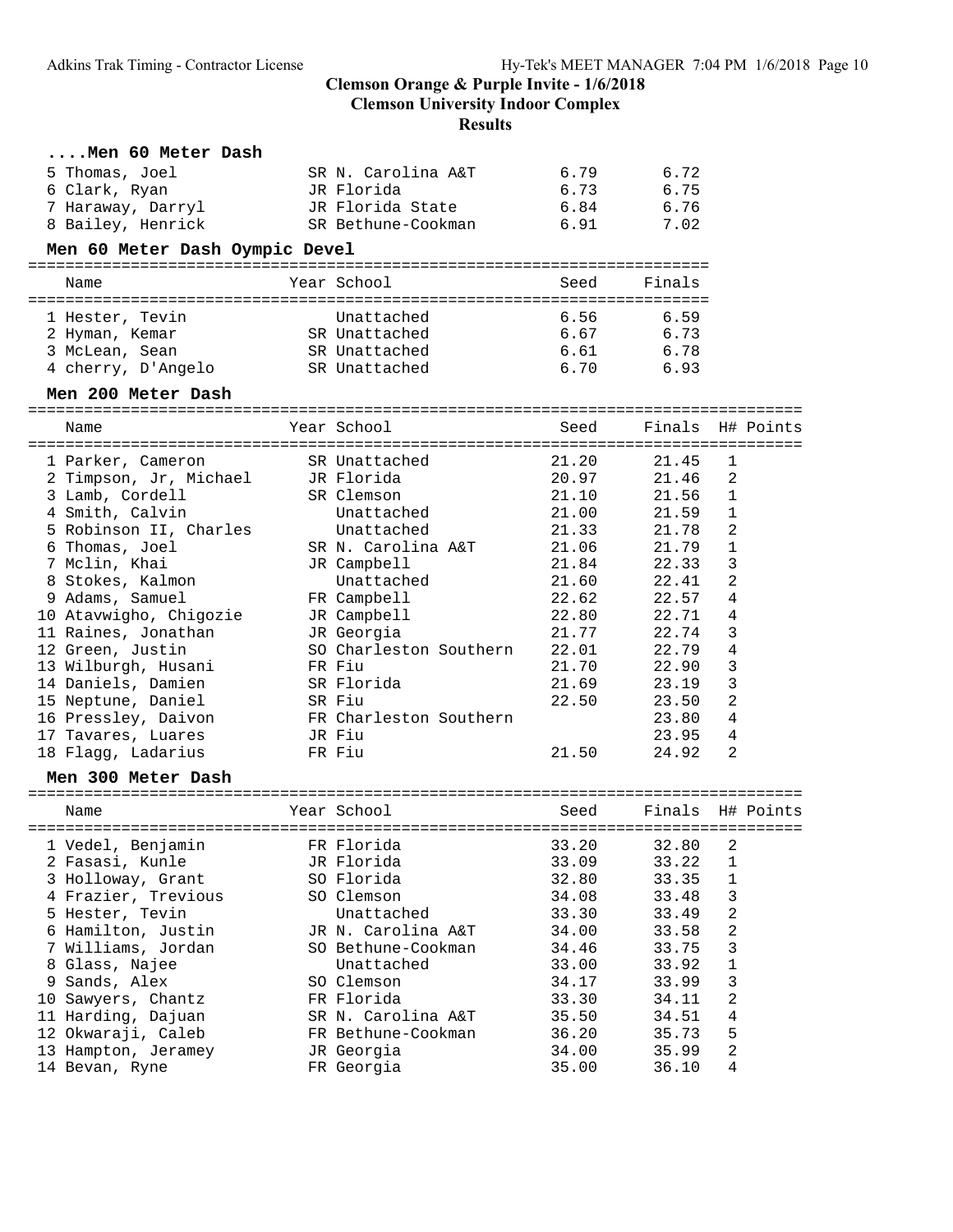**Clemson University Indoor Complex**

**Results**

| $\ldots$ . Men 300 Meter Dash           |                        |         |                  |   |           |
|-----------------------------------------|------------------------|---------|------------------|---|-----------|
| 15 Lewis, Kirk                          | SR Clemson             | 34.60   | 36.61            | 4 |           |
| 16 White, Willie                        | FR Fiu                 |         | 36.77            | 5 |           |
| 17 Spears, Tyson                        | SO Georgia Tech        | 36.00   | 36.80            | 5 |           |
| 18 Napier, Joshua                       | SR Fiu                 |         | 39.40            | 5 |           |
| -- Clark, Ryan                          | JR Florida             | 34.20   | DNF              | 3 |           |
| -- Hall, Arman                          | 6 Unattached           | 32.75   | DNF              | 1 |           |
| -- Williams, Shammond                   | SO Fiu                 | 35.98   | DNF              | 5 |           |
| Men 400 Meter Dash                      |                        |         |                  |   |           |
| Name                                    | Year School            | Seed    | Finals H# Points |   |           |
|                                         | FR N. Carolina A&T     | 47.70   | 47.05            | 2 |           |
| 1 Stewart, Trevor<br>2 mathieu, Michael | SR Bahamas             | 46.05   | 47.35            | 1 |           |
| 3 Smith, Calvin                         | Unattached             | 46.20   | 47.53            | 1 |           |
| 4 Holmes, Tj                            | SR Nike                | 47.50   | 47.97            | 1 |           |
| 5 Parker, Cameron                       | SR Unattached          | 47.16   | 48.09            | 1 |           |
| 6 Poole, Cory                           | FR Florida             | 47.70   | 48.21            | 2 |           |
| 7 Hill, Jabari                          | JR Florida             | 47.70   | 48.36            | 2 |           |
| 8 Stokes, Kalmon                        | Unattached             | 47.50   | 48.69            | 1 |           |
| 9 Robinson II, Charles                  | Unattached             | 47.80   | 48.78            | 3 |           |
| 10 Johnson, Cole                        | SO Florida             | 47.80   | 48.97            | 3 |           |
| 11 Coley, Darron                        | SO Clemson             | 48.40   | 48.99            | 3 |           |
| 12 Bonham, Chase                        | FR N. Carolina A&T     | 52.43   | 50.22            | 6 |           |
| 13 Guillory, Dawson                     | FR Florida             | 48.50   | 50.76            | 3 |           |
| 14 Scarlett, Josiah                     | JR Charleston Southern | 50.94   | 51.05            | 5 |           |
| 15 Simpkins, Steven                     | SO Florida State       | 49.26   | 51.35            | 4 |           |
| 16 Sanders, Reggie                      | SR Physique            | 50.90   | 52.03            | 5 |           |
| 17 Knight, Elijah                       | FR Florida State       | 49.22   | 52.05            | 4 |           |
| 18 Harris, Trayvon                      | FR Charleston Southern | 51.78   | 52.18            | 6 |           |
| 19 Johnson, Terik                       | JR Charleston Southern | 51.73   | 53.15            | 5 |           |
| 20 Morrell, Kyle                        | FR Charleston Southern | 50.49   | 53.16            | 5 |           |
| Men 600 Meter Run                       |                        |         |                  |   |           |
| Name                                    | Year School            | Seed    | Finals           |   | H# Points |
| 1 Green, Jeffrey                        | SR Clemson             | 1:17.40 | 1:18.07          | 1 |           |
| 2 Johnson, Alan                         | FR N. Carolina A&T     | 1:20.06 | 1:20.36          | 1 |           |
| 3 Pietsch, Daniel                       | JR Georgia Tech        | 1:22.75 | 1:20.55          | 2 |           |
| 4 Gordon, Nate                          | SR Clemson             | 1:17.50 | $1:20.65$ 1      |   |           |
| 5 Lloyd, Oliver                         | JR Clemson             | 1:20.00 | 1:20.73          | 1 |           |
| 6 Jean, Ben                             | SO Georgia Tech        | 1:20.80 | 1:20.89          | 2 |           |
| 7 Brooks, Anthony                       | FR Georgia Tech        | 1:23.00 | 1:22.80          | 2 |           |
| 8 Jackson, Christopher                  | SR Bethune-Cookman     | 1:19.00 | 1:24.19          | 1 |           |
| 9 Watkins, Dwayne                       | SO Georgia Tech        | 1:26.50 | 1:24.27          | 3 |           |
| 10 Ikpefan, Obokhare                    | Trs                    | 1:21.80 | 1:24.30          | 2 |           |
| 11 Jones, Lionel                        | JR Georgia Tech        | 1:24.75 | 1:24.71          | 2 |           |
| 12 Steets, Anthony                      | FR Georgia Tech        | 1:26.00 | 1:26.48          | 3 |           |
| 13 Littig, Andres                       | SR Georgia Tech        | 1:26.00 | 1:27.74          | 3 |           |
| 14 Grady, Alex                          | SR Georgia Tech        | 1:28.00 | 1:28.46          | 3 | 1:28.452  |
| 15 Fleming, Patrick                     | JR Georgia Tech        | 1:28.00 | 1:28.46          | 3 | 1:28.454  |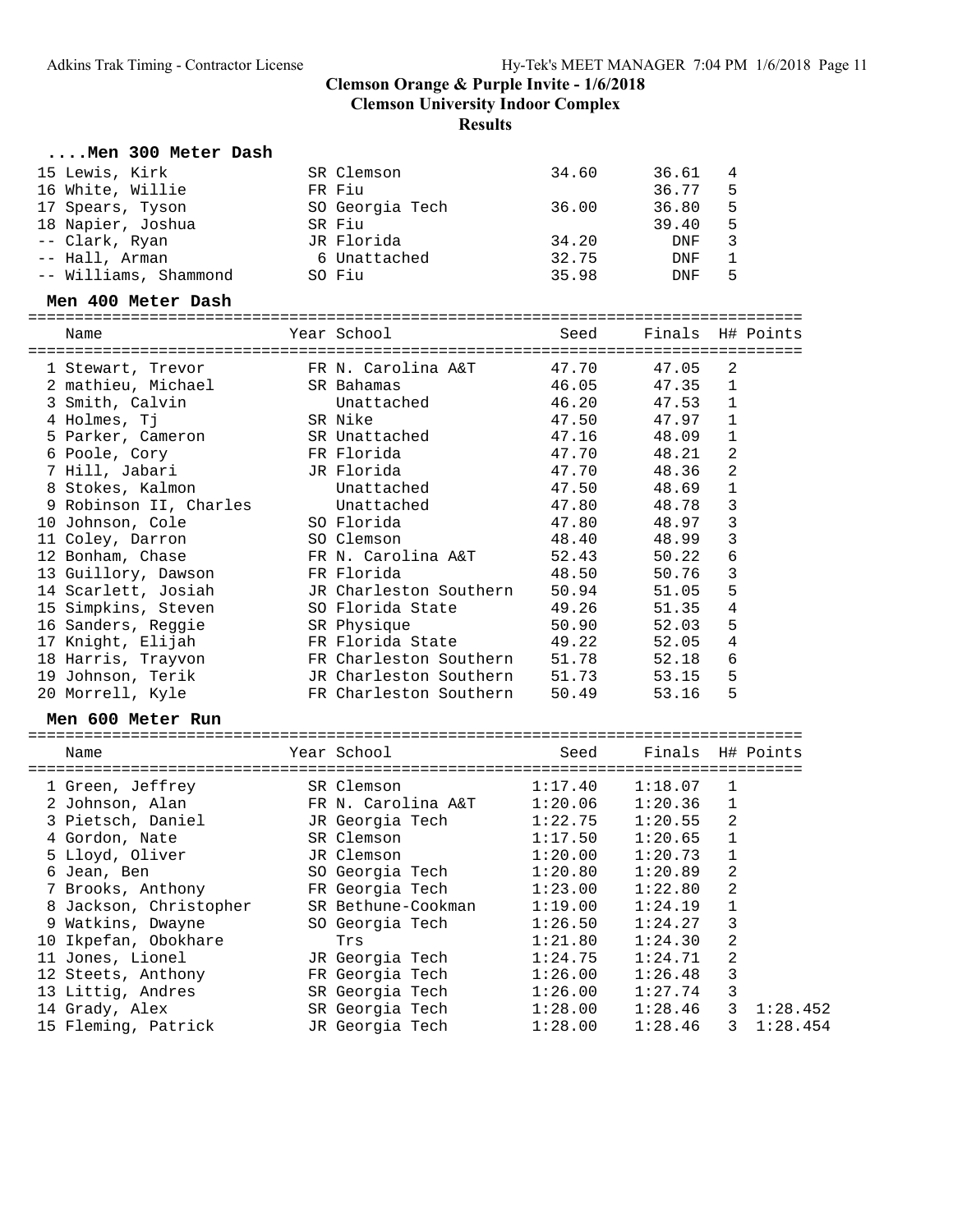#### Men 800 Meter Run

| Name                       | Year School                                   | Seed                       | Finals     |                | H# Points |
|----------------------------|-----------------------------------------------|----------------------------|------------|----------------|-----------|
|                            |                                               |                            |            |                |           |
| 1 Kemboi, Edward           | Atlanta Track Club                            | 1:48.00                    | 1:49.15    | 1              |           |
| 2 Lasater, Brandon         | Atlanta Track Club                            | 1:48.00                    | 1:49.18    | $\mathbf{1}$   |           |
| 3 Hazouri, Brandon         | Atlanta Track Club                            | 1:48.00                    | 1:50.34    | 1              |           |
| 4 Freire, Humberto         | SO Florida State                              | 1:51.00                    | 1:53.33    | 1              |           |
| 5 Dwyer, Henry             | SR Georgia                                    | 1:55.42                    | 1:56.70    | 2              |           |
| 6 Berryhill, Cameron       | SO Bethune-Cookman                            | 1:53.83                    | 1:56.74    | 2              |           |
| 7 Stetler, Sean            | Atlanta Track Club                            | 1:53.50                    | 1:57.38    | 2              |           |
| 8 Butler, Matthew          | SR Florida State                              | 1:51.80                    | 1:57.91    | 1              |           |
| 9 Petty, DeAndre           | SO Bethune-Cookman                            | 1:53.26                    | 1:59.13    | 2              |           |
| 10 Damon, Brandon          | SR Charleston Southern 1:56.51                |                            | 2:02.68    | 2              |           |
| 11 Terry, Keith            | JR Charleston Southern                        | 1:55.76                    | 2:06.16    | 2              |           |
| -- Kelley, Bryce           | SR Florida State                              | 1:52.20                    | DNF        | 1              |           |
| -- Peterson, Patrick       | Atlanta Track Club                            | 1:48.00                    | DNF        | 1              |           |
| Men 1000 Meter Run         |                                               |                            |            |                |           |
|                            |                                               |                            |            |                |           |
| Name<br>------------------ | Year School<br>------------------------------ | Seed<br>------------------ | Finals     |                | H# Points |
| 1 Lewis, John              | JR Clemson                                    | 2:22.50                    | 2:21.96    | 1              |           |
| 2 Hampton, Jeramey         | JR Georgia                                    | 2:25.00                    | 2:25.88    | 1              |           |
| 3 Greenwald, Jeremy        | Atlanta Track Club                            | 2:25.00                    | 2:25.96    | 1              |           |
| 4 Shaughnessy, Daniel      | FR Clemson                                    | 2:30.00                    | 2:26.23    | 1              |           |
| 5 Bartlett, Avery          | JR Georgia Tech                               | 2:26.00                    | 2:27.24    | 1              |           |
| 6 Epps, Malik              | FR Clemson                                    | 2:30.00                    | 2:28.50    | $\overline{2}$ |           |
| 7 Lyons, John              | SO Georgia Tech                               | 2:26.50                    | 2:28.61    | $\mathbf 1$    |           |
| 8 Bevan, Ryne              | FR Georgia                                    | 2:26.00                    | 2:31.12    | $\mathbf 1$    |           |
| 9 Whorton, Tyler           | FR Georgia Tech                               | 2:27.00                    | 2:32.32    | 1              |           |
| 10 Sanders, Reggie         | SR Physique                                   | 2:28.00                    | 2:33.10    | 1              |           |
| 11 Solomon, Nahom          | JR Georgia Tech                               | 2:38.00                    | 2:35.29    | 2              |           |
| 12 Baez, Royer             | SO Fiu                                        | 2:43.39                    | 2:36.96    | $\overline{a}$ |           |
| 13 Quattlebaum, James      | SR Clemson                                    | 2:30.00                    | 2:37.76    | 2              |           |
| 14 Bowles, Christian       | SO Georgia Tech                               | 2:42.00                    | 2:41.54    | 2              |           |
| 15 Kent, Andrew            |                                               | 2:43.00                    | 2:42.49    | 2              |           |
|                            | FR Georgia Tech                               |                            |            |                |           |
| 16 Pittman, Frank          | FR Georgia Tech                               | 2:43.00                    | 2:42.51    | 2              |           |
| 17 Peck, Ryan              | JR Georgia Tech                               | 2:45.00                    | 2:46.28    | 2              |           |
| 18 Shaw, Tanner            | SR Georgia Tech                               | 2:45.00                    | 2:46.31    | 2              |           |
| 19 Munns, Matthew          | SR Georgia Tech                               | 2:44.00                    | 2:46.37    | 2              |           |
| -- Peterson, Patrick       | Atlanta Track Club                            | 2:22.00                    | <b>DNF</b> | 1              |           |
| Men 1 Mile Run             |                                               |                            |            |                |           |
| Name                       | Year School                                   | Seed                       | Finals     |                | H# Points |
| 1 Dwyer, Henry             | SR Georgia                                    | 4:11.00                    | 4:13.56    | 1              |           |
| 2 Olson, Jacob             | Unattached                                    | 4:09.44                    | 4:15.49    | 1              |           |
| 3 Slann, Jacob             | SO Clemson                                    | 4:16.25                    | 4:16.99    | 1              |           |
| 4 Quattlebaum, James       | SR Clemson                                    | 4:07.79                    | 4:18.93    | 1              |           |
| 5 Griffith, Colt           | Unattached                                    | 4:22.50                    | 4:20.53    | 2              |           |
| 6 Aiken, Corey             | SR N. Carolina A&T                            | 4:25.99                    | 4:23.40    | 2              |           |
| 7 Goodwin, Jackson         | SO Clemson                                    | 4:20.00                    | 4:26.47    | 2              |           |
| 8 Mullen, Ryan             | FR Clemson                                    | 4:20.00                    | 4:30.77    | 2              |           |
| 9 Ward, John               | Unattached                                    | 4:22.50                    | 4:31.34    | 2              |           |
| 10 Lee, Deonte             | Unattached                                    | 4:27.50                    | 4:32.91    | 2              |           |
|                            |                                               |                            |            |                |           |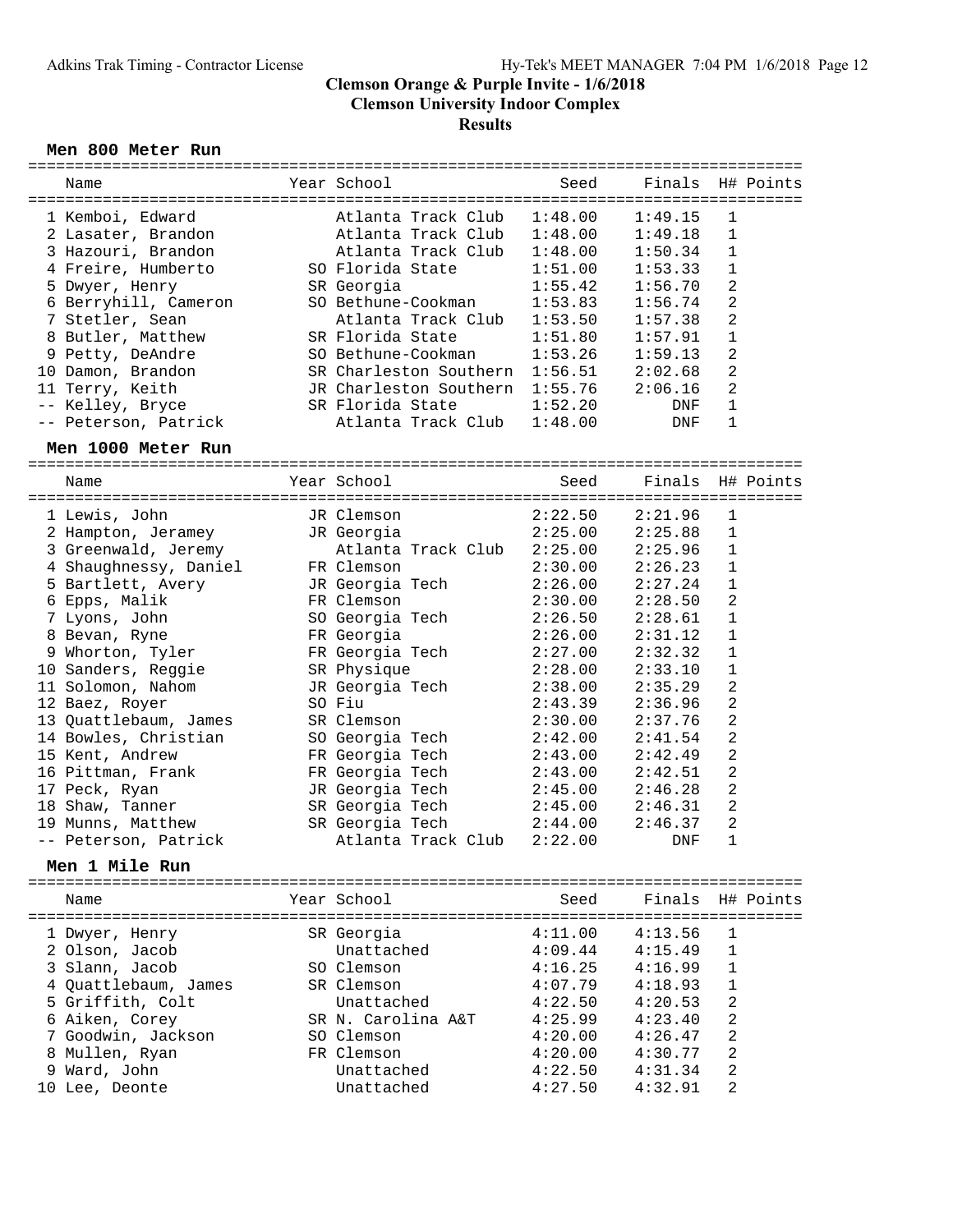| Men 1 Mile Run       |                                          |          |                    |        |
|----------------------|------------------------------------------|----------|--------------------|--------|
| 11 Davis, Zach       | Unattached                               | 4:27.50  | 4:36.24            | 2      |
| 12 Bowers, Joshua    | FR Charleston Southern 4:17.00           |          | 4:37.94            | 1      |
| 13 Haight, Alex      | FR Clemson                               | 4:27.50  | 4:47.32            | 2      |
| 14 Dominguez, Alec   | JR Fiu                                   |          | 4:57.93            | 2      |
| Men 3000 Meter Run   |                                          |          |                    |        |
| Name                 | Year School                              | Seed     | Finals             | Points |
|                      |                                          |          |                    |        |
| 1 Pottorff, Caleb    | FR Florida State                         | 8:20.00  | 8:24.28            |        |
| 2 Haughey, Gabe      | SR Unattached                            | 8:30.00  | 8:29.56            |        |
| 3 Kemboi, Edward     | Atlanta Track Club                       |          | 8:32.40            |        |
| 4 Wilson, Jeryck     | SO Charleston Southern                   | 8:30.00  | 8:32.70            |        |
| 5 Hazouri, Brandon   | Atlanta Track Club                       |          | 8:35.36            |        |
| 6 Costa, Sam         | SO Georgia Tech                          | 8:41.51  | 8:38.29            |        |
| 7 Collins, Braeden   | FR Georgia Tech                          | 8:35.00  | 8:39.26            |        |
| 8 Hogarty, Thomas    | SR Florida State                         | 8:28.00  | 8:41.00            |        |
| 9 Hans, Michael      | SO Georgia                               | 8:52.00  | 8:43.66            |        |
| 10 Estime, Terrell   | JR Georgia                               | 8:40.15  | 8:45.11            |        |
| 11 Bradley, John     | SO Georgia                               | 8:52.00  | 8:48.54            |        |
| 12 Dau, Tyler        | FR Florida State                         | 8:22.00  | 8:49.33            |        |
| 13 McBrien, Matt     | SO Georgia Tech                          | 8:42.00  | 8:51.47            |        |
| 14 Dominy, Trevor    | FR Charleston Southern                   | 8:45.00  | 8:55.01            |        |
| 15 Burden, Quinn     | FR Georgia                               | 9:01.00  | 8:55.36            |        |
| 16 Lasater, Brandon  | Atlanta Track Club                       |          | 8:57.81            |        |
| 17 McGee, Marquise   | SO N. Carolina A&T                       | 8:50.03  | 9:01.42            |        |
| 18 White, William    | FR Georgia Tech                          | 8:50.00  | 9:02.84            |        |
| 19 Miller, Ryan      | SR Georgia Tech                          | 8:50.00  | 9:10.40            |        |
| 20 Maddox, Daquan    | SO N. Carolina A&T                       | 9:16.60  | 9:13.46            |        |
| 21 Reilly, Michael   | FR Georgia Tech                          | 8:45.49  | 9:16.08            |        |
| 22 Alexander, Hayden | FR Charleston Southern 9:00.00           |          | 9:27.86            |        |
| -- Matson, Andrew    | SO Georgia Tech                          | 8:39.00  | DNF                |        |
| Men 5000 Meter Run   |                                          |          |                    |        |
| Name                 | Year School                              | Seed     | Finals             | Points |
|                      |                                          |          |                    |        |
| 1 Rohr, Patrick      | Unattached                               | 14:24.56 | 14:42.34           |        |
| 2 Kiptoo, Daniel     | JR Bethune-Cookman                       |          | 15:15.00  15:22.72 |        |
| 3 Walton, Xavier     | JR Bethune-Cookman                       | 15:08.60 | 15:23.63           |        |
| 4 Inman, Matt        | FR Charleston Southern 15:20.00 15:57.96 |          |                    |        |
| 5 Mustafaa, Hakeem   | JR N. Carolina A&T                       | 15:41.37 | 16:26.41           |        |
| 6 Freeman, Joel      | SO N. Carolina A&T                       | 15:56.18 | 16:31.58           |        |
| 7 Huff, Adam         | FR Charleston Southern 15:30.00          |          | 16:32.73           |        |
| 8 Areces, Jorge      | JR Fiu                                   | 16:27.46 | 16:40.48           |        |
| -- Areces, Daniel    | SO Fiu                                   | 16:25.00 | DNF                |        |
| Men 60 Meter Hurdles |                                          |          |                    |        |
| Name                 | Year School                              | Seed     | Prelims H#         |        |
|                      |                                          |          |                    |        |
| Preliminaries        |                                          |          |                    |        |
| 1 Holloway, Grant    | SO Florida                               | 7.58     | $7.79q$ 3          |        |
| 2 Poole, Cory        | FR Florida                               | 7.75     | $7.86q$ 1          |        |
| 3 Nicholls, Michael  | JR Georgia                               | 8.00     | $7.89q$ 3          |        |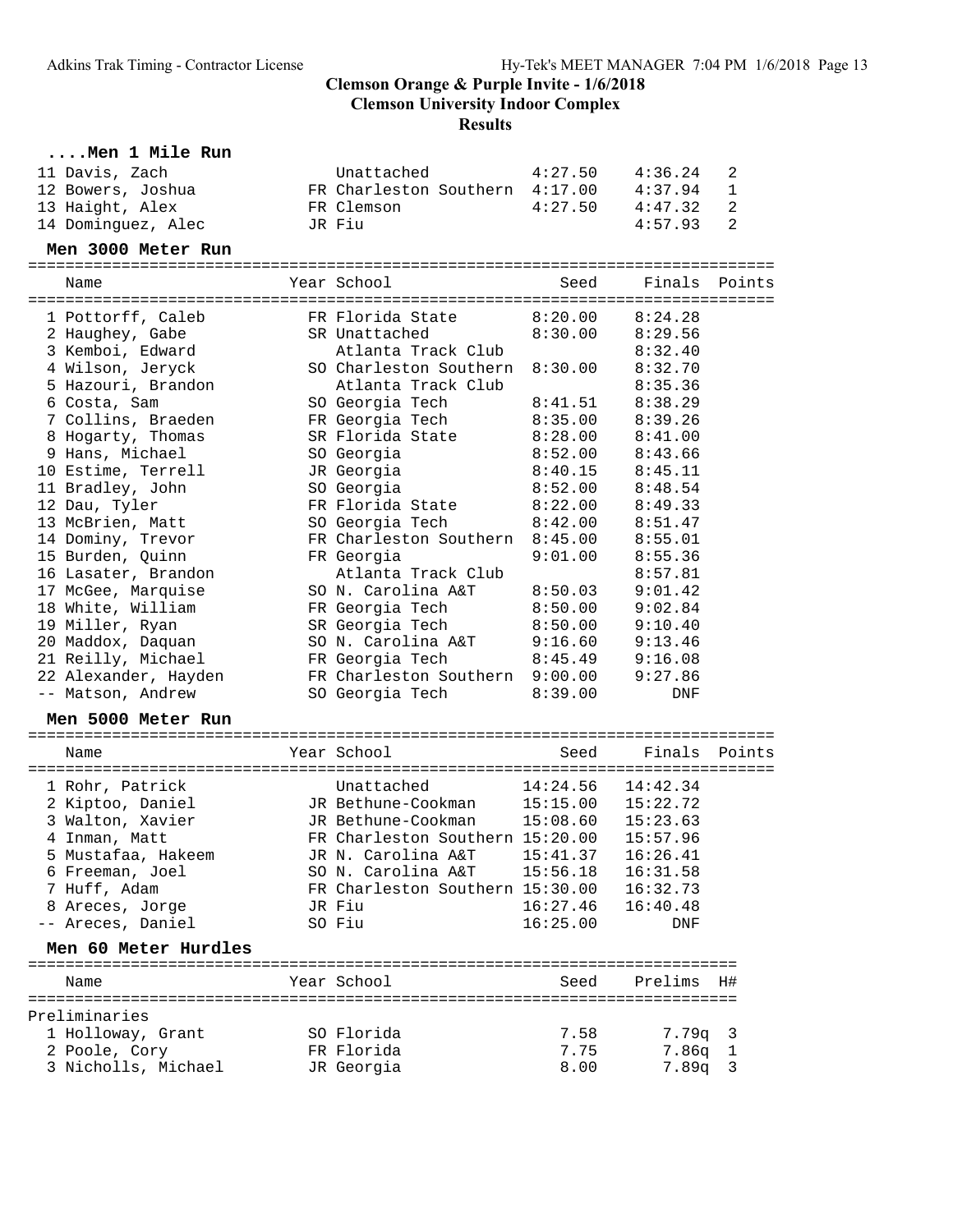#### **....Men 60 Meter Hurdles**

| 4 Lewis, Kirk          | SR Clemson             | 7.98 | 7.95a             | -2             |
|------------------------|------------------------|------|-------------------|----------------|
| 5 Dickson, Michael     | JR N. Carolina A&T     | 7.63 | 8.08 <sub>q</sub> | 2 8.079        |
| 5 Dickens, Tyricke     | FR Florida State       |      |                   | 8.08q 3 8.079  |
| 7 Ward, Andreas        | SR Georgia Tech        | 8.10 | 8.09 <sub>q</sub> | $\overline{2}$ |
| 8 Townsend, Todd       | SR N. Carolina A&T     | 7.83 | 8.11 <sub>q</sub> | $\overline{1}$ |
| 9 Neptune, Daniel      | SR Fiu                 | 8.11 | 8.19              |                |
| 10 Erm, Johannes       | FR Georgia             |      | 8.27              | 2              |
| 11 Newberg, Dante      | JR Florida State       | 8.45 | 8.39              | 2              |
| 12 Saluri, Karl        | SR Georgia             | 8.30 | 8.44              | 3              |
| 13 Atavwigho, Chigozie | JR Campbell            | 8.38 | 8.48              | 3              |
| 14 Wright, Tyson       | JR Bethune-Cookman     | 8.47 | 8.73              | $\mathbf{1}$   |
| 15 Deane, Aaron        | SR N. Carolina A&T     | 8.84 | 8.77              |                |
| 16 Okwaraji, Caleb     | FR Bethune-Cookman     | 8.10 | 8.78              | 3              |
| 17 Beachem, JaQuaveon  | SO Bethune-Cookman     | 9.09 | 8.79              | 3              |
| 18 Johnson, Vincent    | SO Charleston Southern | 8.17 | 13.70             | 2              |
|                        |                        |      |                   |                |

| Men 60 Meter Hurdles |                    |         |      |               |
|----------------------|--------------------|---------|------|---------------|
| Name                 | Year School        | Prelims |      |               |
| Finals               |                    |         |      |               |
| 1 Holloway, Grant    | SO Florida         | 7.79    | 7.69 |               |
| 2 Lewis, Kirk        | SR Clemson         | 7.95    | 7.83 |               |
| 3 Nicholls, Michael  | JR Georgia         | 7.89    | 7.86 |               |
| 4 Poole, Cory        | FR Florida         | 7.86    | 7.88 |               |
| 5 Townsend, Todd     | SR N. Carolina A&T | 8.11    | 7.97 |               |
| 6 Ward, Andreas      | SR Georgia Tech    | 8.09    | 8.07 |               |
| 7 Dickens, Tyricke   | FR Florida State   | 8.08    | 8.11 |               |
|                      |                    |         |      | Finals Points |

# **Men 60 Meter Hurdles Oympic Devel** =========================================================================

| Name                 | Year School   | Seed | Finals |
|----------------------|---------------|------|--------|
|                      |               |      |        |
| 1 eaton, Jarret      | SR Basics TC  | 7.60 | 7.68   |
| 2 Holmes, Ti         | SR Nike       | 7.85 | 7.87   |
| 3 Hart, Yanick       | SR Unattached | 7.71 | 7.90   |
| 4 Forbes, Ronald     | Unattached    | 7.58 | 7.91   |
| 5 Watkins Jr, Wesley | SO Unattached | 8.26 | 8.15   |

# **Men 4x400 Meter Relay** ===================================================================================

 School Seed Finals H# Points =================================================================================== 1 Clemson 'A' 3:07.50 3:09.76 1 1) Lamb, Cordell SR 2) Lewis, John JR 3) Coley, Darron SO 4) Green, Jeffrey SR 2 N. Carolina A&T 'A' 3:09.00 3:10.69 1 1) Rowe, Rodney JR 2) Hamilton, Justin JR 3) Stewart, Trevor FR 4) Harding, Dajuan SR 3 Clemson 'B' 3:12.50 x3:18.73 1 1) Gordon, Deron SR 2) Epps, Malik FR 3) Lloyd, Oliver JR 4) Shaughnessy, Daniel FR 4 Bethune-Cookman 'A' 3:13.70 3:18.93 1 1) Williams, Jordan SO 2) Berryhill, Cameron SO 3) Okwaraji, Caleb FR 4) Jackson, Christopher SR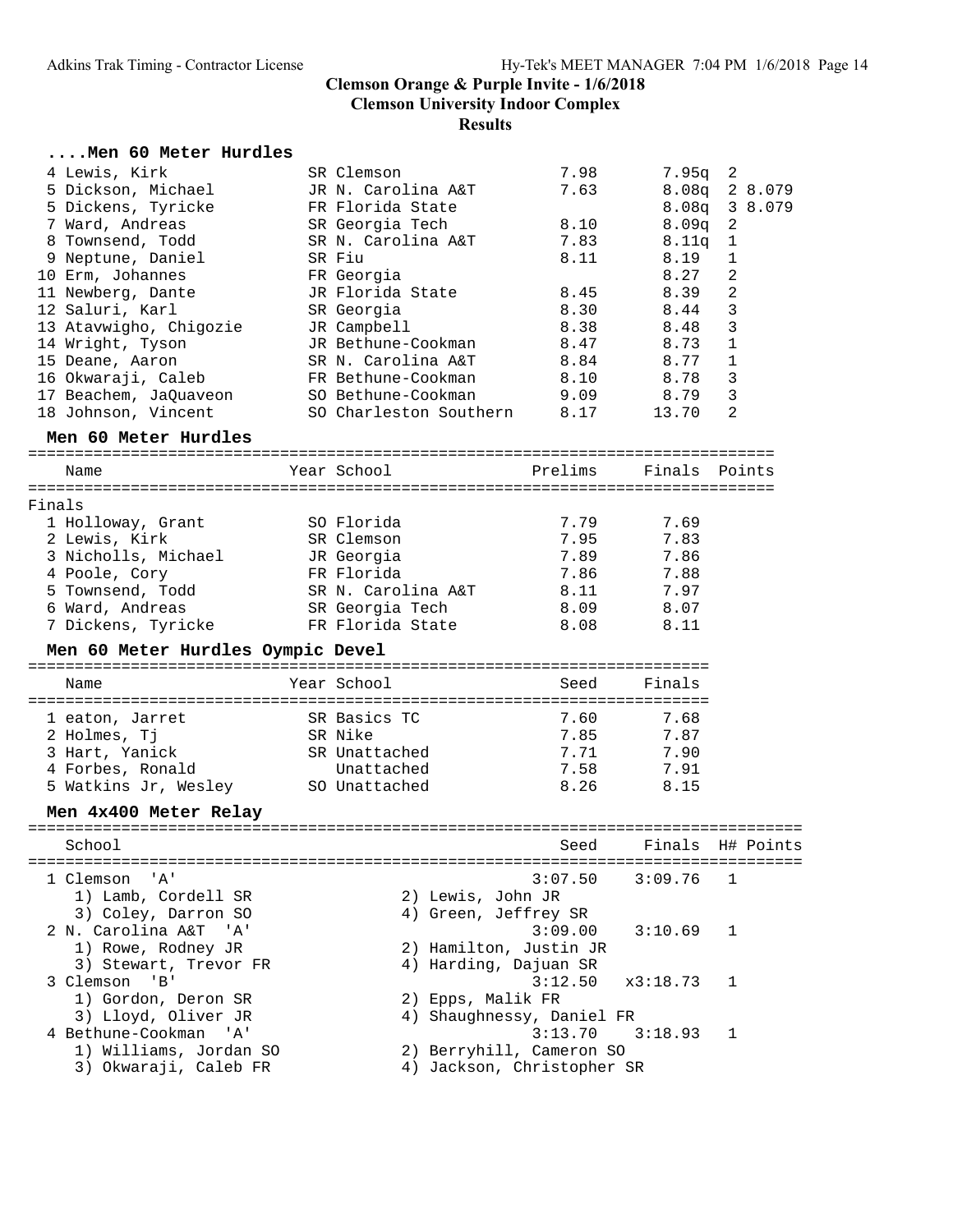# **Clemson University Indoor Complex**

### **Results**

#### **....Men 4x400 Meter Relay**

| 5 N. Carolina A&T 'B'     | $3:13.00 \times 3:21.75$ 2 |  |
|---------------------------|----------------------------|--|
| 1) Townsend, Todd SR      | 2) Bonham, Chase FR        |  |
| 3) Johnson, Alan FR       | 4) Aiken, Corey SR         |  |
| 6 Georgia 'B'             | $3:15.00 \times 3:22.92$ 2 |  |
| 1) Jenkins, Raytez JR     | 2) Greene, Cejhae SR       |  |
| 3) Williams, Kendal JR    | 4) Nicholls, Michael JR    |  |
| 7 Charleston Southern 'A' | $3:27.33$ 2<br>3:19.98     |  |
| 1) Green, Justin SO       | 2) Johnson, Vincent SO     |  |
| 3) Paramore, Joshua JR    | 4) Harris, Trayvon FR      |  |
|                           |                            |  |

| Men High Jump          |                        |       |                   |             |
|------------------------|------------------------|-------|-------------------|-------------|
| Name                   | Year School            | Seed  | Finals            | Points      |
| 1 Laine, Keenon        | JR Georgia             | 2.25m | 2.27m             | $7 - 05.25$ |
| 2 Brown, Clayton       | SO Florida             | 2.25m | 2.15m             | $7 - 00.50$ |
| 3 Victor, Jhonny       | JR Florida             | 2.13m | 2.10m             | $6 - 10.75$ |
| 4 Anderson, Semaj      | FR N. Carolina A&T     | 2.06m | 2.00 <sub>m</sub> | $6 - 06.75$ |
| 4 Thomas, Frankie      | SO Charleston Southern | 2.07m | 2.00m             | $6 - 06.75$ |
| 6 Lipford, Nehemiah    | SR N. Carolina A&T     | 2.07m | J2.00m            | $6 - 06.75$ |
| 7 Samuels, Andrew      | SR Fiu                 | 2.00m | 1.95m             | $6 - 04.75$ |
| 7 Williams, Kelton     | SO Bethune-Cookman     | 2.10m | 1.95m             | $6 - 04.75$ |
| -- Williams, Christian | SR Fiu                 | 2.05m | ΝH                |             |

| Men Pole Vault    |             |       |        |                    |
|-------------------|-------------|-------|--------|--------------------|
| Name              | Year School | Seed  | Finals | Points             |
| 1 Glasser, Harry  | JR Florida  | 5.06m |        | $4.70m$ $15-05.00$ |
| 2 Harris, Michael | JR Florida  | 4.96m | J4.70m | $15 - 05.00$       |
| 3 Saluri, Karl    | SR Georgia  | 4.96m | 4.55m  | 14-11.00           |
| 4 Erm, Johannes   | FR Georgia  |       | 4.40m  | $14 - 05.25$       |
|                   |             |       |        |                    |

| Men Long Jump<br>===================== |                            |       |        |              |
|----------------------------------------|----------------------------|-------|--------|--------------|
| Name                                   | Year School<br>=========== | Seed  | Finals | Points       |
| 1 Dendy, Marquis                       | Nike                       | 8.42m | 7.79m  | $25 - 06.75$ |
| 2 McBride, Chris                       | JR Clemson                 | 7.75m | 7.58m  | $24 - 10.50$ |
| 3 Fisher, Kenneth                      | SR Florida State           | 7.84m | 7.52m  | $24 - 08.25$ |
| 4 Bates, KeAndre                       | SR Florida                 | 8.05m | 7.46m  | $24 - 05.75$ |
| 5 Wallace, Armani                      | JR Florida State           | 7.57m | 7.40m  | $24 - 03.50$ |
| 6 Knight, Corion                       | SR Florida State           | 7.53m | 7.39m  | $24 - 03.00$ |
| 7 Kamara, Ishmael                      | SR Clemson                 | 7.30m | 7.19m  | $23 - 07.25$ |
| 8 Solomon, William                     | SR Georgia Tech            | 7.60m | 7.16m  | $23 - 06.00$ |
| 9 Hodebar, Enzo                        | FR Florida                 | 7.79m | 7.04m  | $23 - 01.25$ |
| 10 Thomas, Ryan                        | SR Georgia Tech            | 7.11m | 6.97m  | $22 - 10.50$ |
| 11 Service, Reed                       | FR Fiu                     | 7.20m | 6.92m  | $22 - 08.50$ |
| 12 Newberg, Dante                      | JR Florida State           | 7.13m | 6.91m  | $22 - 08.00$ |
| 12 Ali, Qayyim                         | FR Florida State           | 7.18m | 6.91m  | $22 - 08.00$ |
| 14 Ledell, D.J.                        | FR Clemson                 | 7.30m | 6.80m  | $22 - 03.75$ |
| 15 Butler, Anthony                     | JR Clemson                 | 7.20m | 6.73m  | $22 - 01.00$ |
| 15 Simmons, Niegel                     | SO Charleston Southern     | 7.41m | 6.73m  | $22 - 01.00$ |
| 17 Williams, Christian                 | SR Fiu                     | 7.19m | 6.72m  | $22 - 00.75$ |
| 18 Earls, JaiQuan                      | FR Bethune-Cookman         | 7.01m | 6.69m  | $21 - 11.50$ |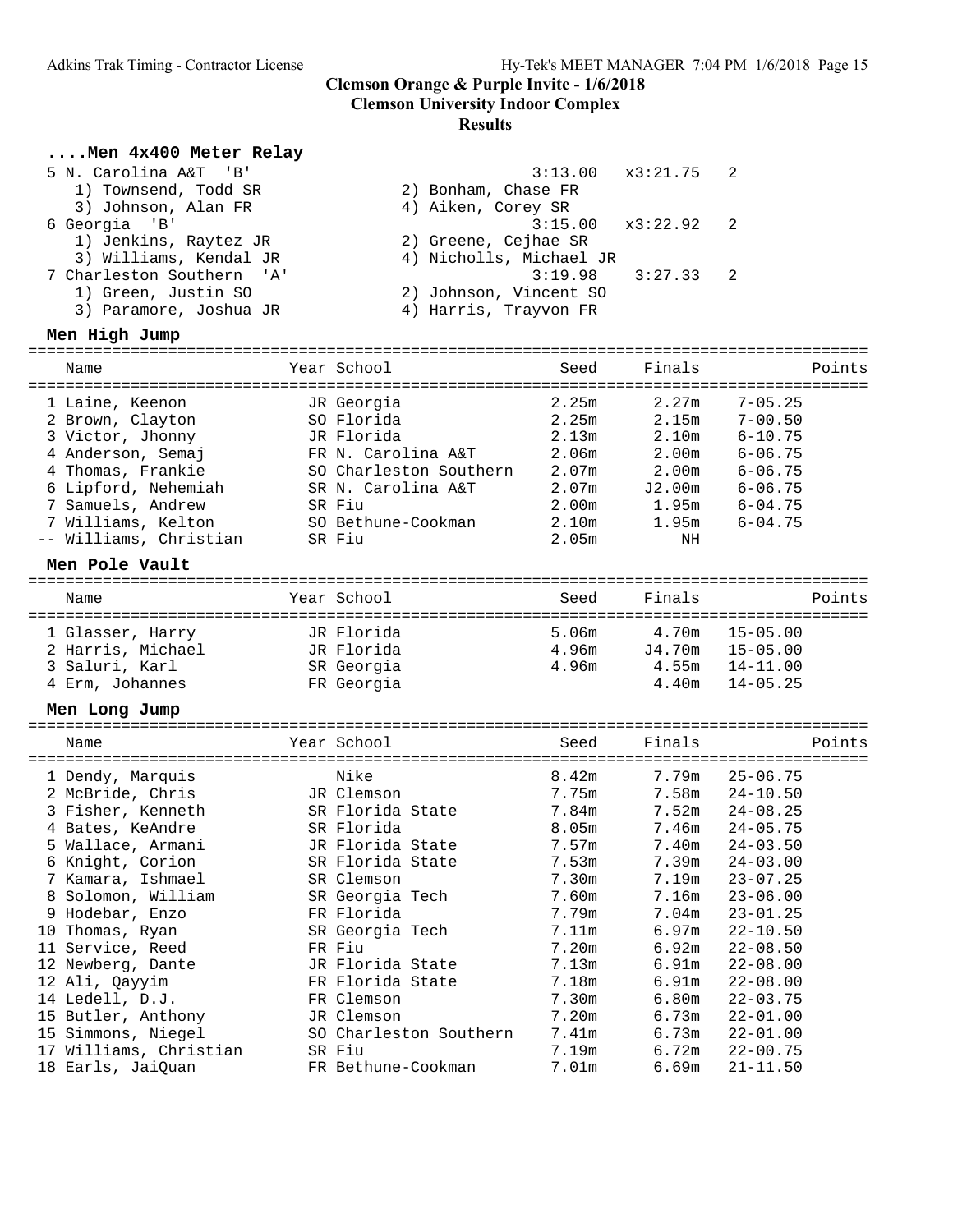# **....Men Long Jump**

| 19 Beachem, JaQuaveon | SO Bethune-Cookman     | 7.60m  | 6.60m   | $21 - 08.00$ |
|-----------------------|------------------------|--------|---------|--------------|
| 20 Davis, Timothy     | SO Charleston Southern | 6.72m  | 6.59m   | $21 - 07.50$ |
| 21 Thomas, Frankie    | SO Charleston Southern | 7.09m  | 6.55m   | $21 - 06.00$ |
| 22 Tavares, Luares    | JR Fiu                 | 7.05m  | 6.54m   | $21 - 05.50$ |
| 23 Wright, Tyson      | JR Bethune-Cookman     | 6.95m  | 6.17m   | $20 - 03.00$ |
| 24 Deane, Aaron       | SR N. Carolina A&T     | 6.55m  | 6.15m   | $20 - 02.25$ |
| Men Triple Jump       |                        |        |         |              |
|                       |                        |        |         |              |
| Name                  | Year School            | Seed   | Finals  | Points       |
| 1 Tiller, Michael     | Unattached             | 16.33m | 16.17m  | $53 - 00.75$ |
| 2 Strozier, Lasheon   | JR N. Carolina A&T     | 15.93m | 15.43m  | $50 - 07.50$ |
| 3 Anderson, Semaj     | FR N. Carolina A&T     | 15.00m | 15.28m  | $50 - 01.75$ |
| 4 Nevers, Montel      | SR Florida State       | 16.05m | J15.28m | $50 - 01.75$ |
|                       | JR Florida State       |        |         | $49 - 02.50$ |
| 5 Butler, Ashton      |                        | 15.71m | 15.00m  |              |
| 6 Irving, Jacore      | FR Florida State       | 14.70m | 14.79m  | $48 - 06.25$ |
| 7 Prescott, Darius    | FR Campbell            | 15.00m | 14.59m  | $47 - 10.50$ |
| 8 Sampson, Joel       | JR Bethune-Cookman     | 14.90m | 14.49m  | $47 - 06.50$ |
| 9 Beachem, JaQuaveon  | SO Bethune-Cookman     | 14.61m | 14.42m  | $47 - 03.75$ |
| 10 Davis, Timothy     | SO Charleston Southern | 14.65m | 14.35m  | $47 - 01.00$ |
| 11 Smith, Preston     | SR Georgia Tech        | 15.23m | 14.30m  | $46 - 11.00$ |
| 12 Tavares, Luares    | JR Fiu                 | 14.75m | 13.81m  | $45 - 03.75$ |
| 13 Offor, Wisdom      | SR Fiu                 | 14.45m | 13.75m  | $45 - 01.50$ |
| Men Shot Put          |                        |        |         |              |
| Name                  | Year School            | Seed   | Finals  | Points       |
|                       |                        |        |         |              |
| 1 Miller, Ashina      | Unattached             | 20.00m | 19.79m  | $64 - 11.25$ |
| 2 Droogsma, Austin    | SR Florida State       | 19.70m | 19.06m  | $62 - 06.50$ |
| 3 Peters, Jeremiah    | JR Bethune-Cookman     | 17.00m | 16.11m  | $52 - 10.25$ |
| 4 Wilkerson, Aaron    | FR N. Carolina A&T     | 15.04m | 16.00m  | $52 - 06.00$ |
| 5 Spiecha, Ryan       | SO Charleston Southern | 15.79m | 15.41m  | $50 - 06.75$ |
| 6 Caglione, JP        | SO Charleston Southern | 15.42m | 15.27m  | $50 - 01.25$ |
| 7 Voeks, Grant        | SO Clemson             | 16.74m | 14.80m  | $48 - 06.75$ |
| 8 Wiggins, Allen      | SO Fiu                 | 15.80m | 14.19m  | $46 - 06.75$ |
| 9 Wheeler, Derrick    | JR N. Carolina A&T     | 14.71m | 14.17m  | $46 - 06.00$ |
| 10 Newberg, Dante     | JR Florida State       | 12.87m | 12.35m  | $40 - 06.25$ |
| 11 Wolfe, Seth        | FR Charleston Southern |        | 12.24m  | $40 - 02.00$ |
| 12 Deane, Aaron       | SR N. Carolina A&T     | 10.16m | 9.60m   | $31 - 06.00$ |
| -- Moss, Clarence     | SO Charleston Southern | 13.85m | FOUL    |              |
| Men Weight Throw      |                        |        |         |              |
| Name                  | Year School            | Seed   | Finals  | Points       |
|                       |                        |        |         |              |
| 1 McFarland, AJ       | JR Florida             | 21.67m | 21.24m  | $69 - 08.25$ |
| 2 Mardal, Thomas      | FR Florida             | 20.50m | 20.49m  | $67 - 02.75$ |
| 3 Eriksson, Anders    | SO Florida             | 21.00m | 19.24m  | $63 - 01.50$ |
| 4 Tirado, Brandon     | JR Florida State       | 19.24m | 18.31m  | $60 - 01.00$ |
| 5 McIlwain, Daquavis  | Unattached             | 17.50m | 17.81m  | $58 - 05.25$ |
| 6 Wheeler, Derrick    | JR N. Carolina A&T     | 16.83m | 17.18m  | $56 - 04.50$ |
| 7 Peters, Jeremiah    | JR Bethune-Cookman     | 17.00m | 16.59m  | $54 - 05.25$ |
| 8 Caglione, JP        | SO Charleston Southern | 14.68m | 16.48m  | $54 - 01.00$ |
|                       |                        |        |         |              |